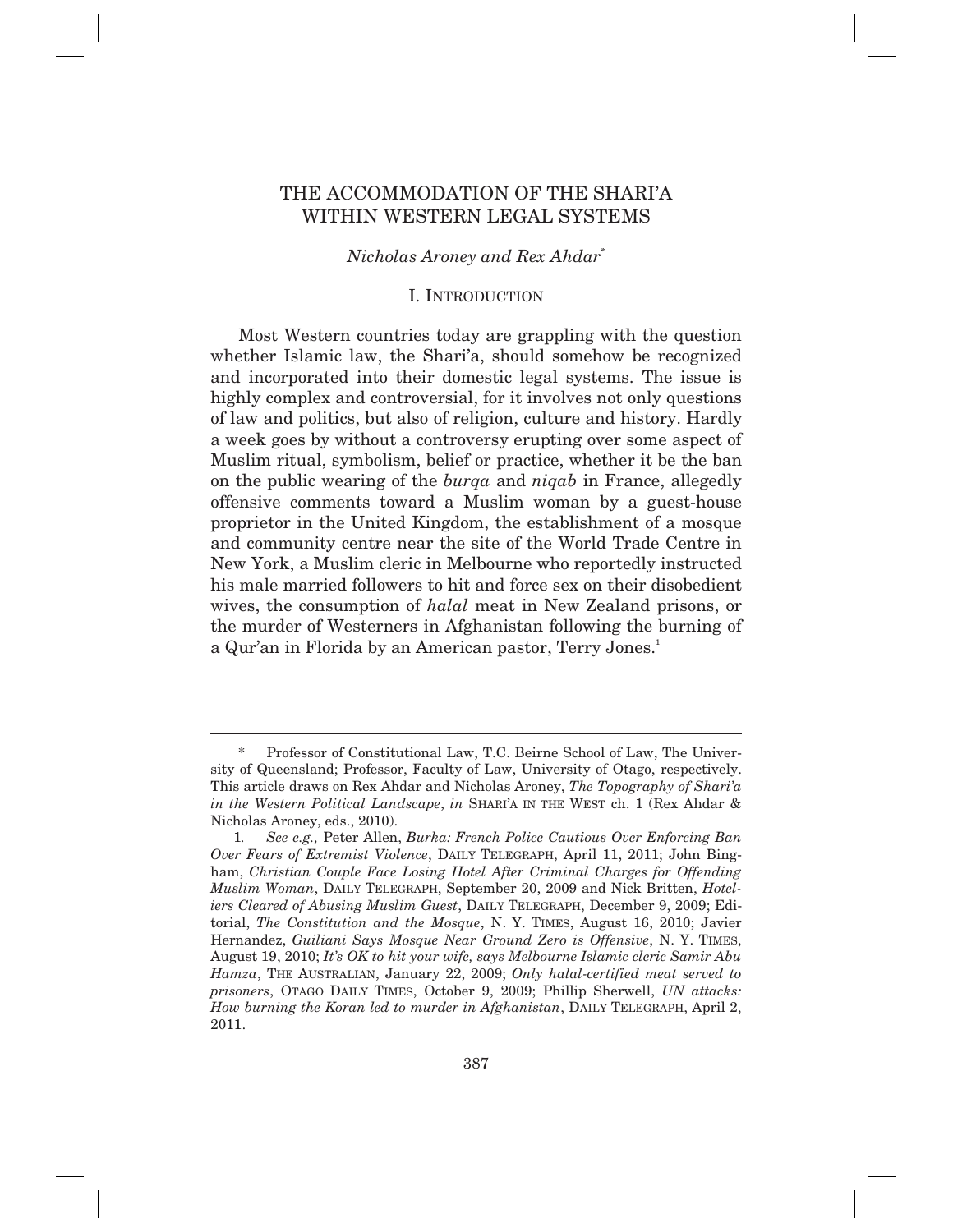When the Anglican Archbishop of Canterbury, Dr. Rowan Williams, called for the accommodation of Shari'a within British law,<sup>2</sup> his comments triggered a furore.<sup>3</sup> Some described his views as "idiotic," "deranged," "cowardly" and "treasonous."4 More thoughtful commentators suggested that the Archbishop's lecture was naive and represented a serious lapse of judgment.<sup>5</sup> Prominent Islamic scholar, Tariq Ramadan, expressed concern that the comments would fuel a climate of fear and suspicion.<sup>6</sup> The Archbishop's predecessor, Lord Carey, considered that Dr. Williams had "overstated the case," stating that the "acceptance of some Muslim laws within British law would be disastrous for the nation."7 The Roman Catholic Archbishop of Westminster, Cardinal Murphy-O'Connor, expressed similar views.<sup>8</sup> Prime Minister Gordon Brown, while personally supporting the Archbishop, insisted on the principle that there must be only one common law for all in the UK.<sup>9</sup> Even the Queen reportedly expressed grave concern about the impact of the lecture on the Archbishop's standing in the community.10 In an address delivered soon after the lecture, Dr. Williams acknowledged that his approach had been "clumsy" and that his words may have lacked clarity, but he also expressed con-

 <sup>2.</sup> Rowan Williams, *Civil and Religious Law in England: a Religious Perspective*, Foundation Lecture, Royal Courts of Justice, February 7, 2008, reproduced in SHARI'A IN THE WEST, Appendix I (Rex Ahdar & Nicholas Aroney, eds., 2010).

 <sup>3</sup>*. Sharia in Britain: the Reaction*, THE TIMES, February 9, 2008.

 <sup>4.</sup> Brian Cathcart, *Omigod! They'll Come and Chop our Heads Off!*, NEW STATESMAN, February 14, 2008.

 <sup>5.</sup> Nick Johnson, *A Threat to Cohesion*, THE GUARDIAN, February 9, 2008; Editorial, *A defender of the faith needs better judgment*, THE GUARDIAN, February 10, 2008; Ruth Gledhill, *The Intellectual Arrogance that Pervades the Heart of Lambeth Palace Wisdom*, THE TIMES, February 11, 2008.

 <sup>6.</sup> Ruth Gledhill, *Advisers Surprised by Sheer Fury of Attacks on Dr. Rowan Williams*, THE TIMES, February 11, 2008.

 <sup>7.</sup> Lord Carey, *Are We Promoting Harmony or Muslim Ghettos?*, THE TELEGRAPH, February 9, 2008; Jonathan Wynne-Jones, *Sharia Law May Result in 'Legal Apartheid,'* DAILY TELEGRAPH, February 10, 2008; Riazat Butt, *Gordon Brown backs Archbishop in Sharia law row*, THE GUARDIAN, February 11, 2008.

 <sup>8</sup>*. People here 'Must Obey the Laws of the Land*,*'* THE TELEGRAPH, February 9, 2008.

 <sup>9</sup>*. Id*.

 <sup>10.</sup> David Brown and Ruth Gledhill, *Archbishop Faces Fresh Pressure Over Queen's 'Worry' at Sharia Speech*, THE TIMES, February 13, 2008.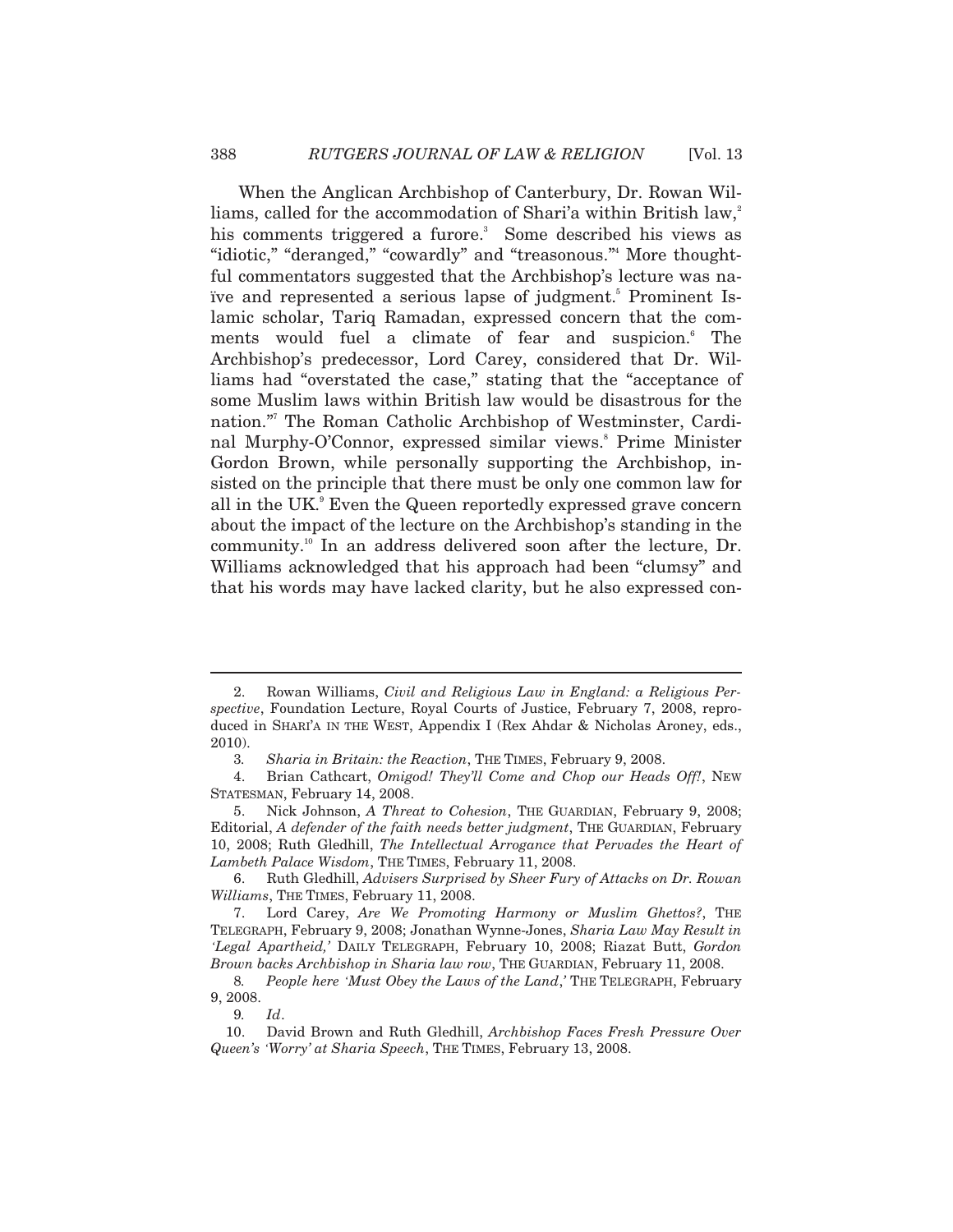cern that the media had not always represented his views accurately to the public. $11$ 

A similar controversy erupted in the Canadian province of Ontario in 2003 when an Islamic organization declared its intention to establish a faith-based arbitration tribunal that would apply religious norms to resolve family and business disputes according to Shari'a principles.<sup>12</sup> There was an immediate and forceful response from several groups that were led by a women's activist who had emigrated from Iran.<sup>13</sup> Soon thereafter, the Ontario government commissioned former Attorney-General Marion Boyd to conduct an inquiry into the question whether faith-based adjudication should continue to be allowed under the provincial Arbitration Act of 1991. Numerous submissions by various interest groups argued that Islamic arbitration posed a serious threat to the equality rights of women, children, and other vulnerable groups. Nonetheless, Boyd recommended that religious arbitration should be allowed to continue subject to institutionalized oversight and an education program intended to ensure that equality rights were safeguarded.<sup>14</sup> However, the women's groups and other opposition groups stepped up their protests, and the Premier eventually responded by banning faith-based arbitration under the Arbitration Act altogether. $15$ 

The question of accommodating Shari'a in the West generates deep-seated disagreement because it exposes underlying questions, not only about the nature of Islamic law, but also about the nature of the West and its fundamental values. The "West" is itself a complex idea with a very long history, referable initially to the Roman Empire and its division in the fourth century into the Latin-speaking West (centred on Rome) and the predominantly Greek-speaking East (centred on Constantinople), a separation reinforced by the division of the Christian Church into Roman Catholic and Eastern Orthodox communions in the eleventh cen-

 <sup>11.</sup> Rjazat Butt, *Archbishop Defends Sharia Law Remarks but Admits his Words may have Lacked Clarity*, THE GUARDIAN, February 12, 2008.

 <sup>12.</sup> Judy Van Rhijn, *First Steps Taken for Islamic Arbitration Board*, LAW TIMES, November 24, 2003.

 <sup>13.</sup> Lynda Hurst, *Ontario Shariah Tribunals Assailed*, THE TORONTO STAR, May 22, 2004.

 <sup>14.</sup> MARION BOYD, DISPUTE RESOLUTION IN FAMILY LAW: PROTECTING CHOICE, PROMOTING INCLUSION  $(2004)$ .

 <sup>15.</sup> Harvey Simmons, *One Law for All Ontarians*, THE TORONTO STAR, September 14, 2010.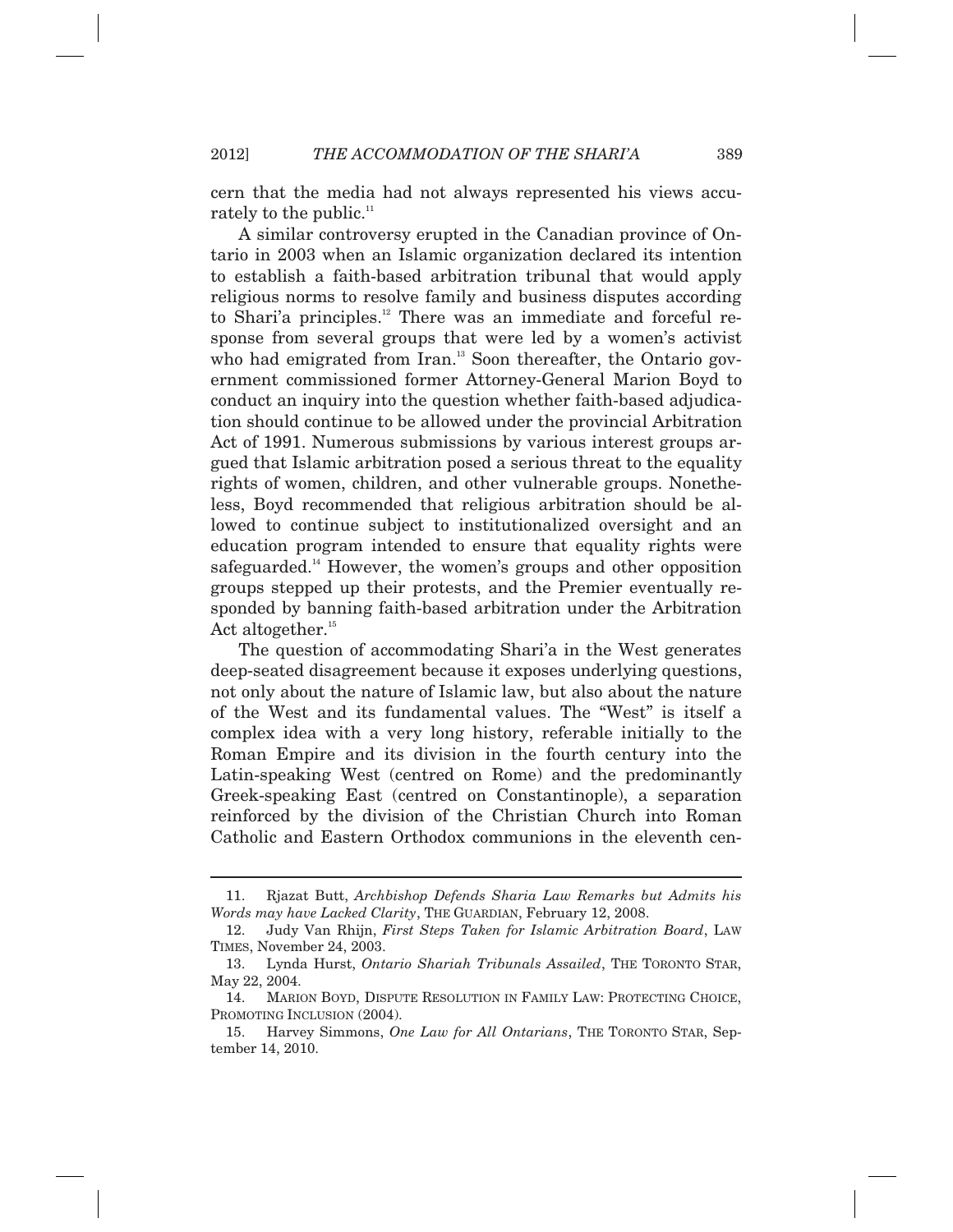tury. Our idea of the West today owes a great deal not only to its roots in Greek philosophy, Roman law and Christian theology but also to later movements, notably the fourteenth century Renaissance, the sixteenth century Reformation, and the eighteenth century Enlightenment, as well as the European colonization of much of Africa, Asia, America and Oceania. The wider geo-political and cultural idea of the West—an idea that encompasses not only the countries of Europe, but also those of North America and Australasia—is a consequence of these distinct sources and influences.

The West's contemporary interest in accommodating peoples of diverse religions and cultures owes a great deal to, and can only be understood in the context of, this mixed inheritance of classical, religious, and secular ideas and practices. The particular problem of "negotiating the future of Shari'a,"16 as people in the West have tended to conceive it, is one that requires us to consider not only the nature of Shari'a, but also the West's own characteristic ways of conceiving its possible accommodation within Western political institutions and systems of law.

In this article, we explore the issues raised by the question of accommodating Shari'a in the legal systems of the modern West, focusing on what the controversies and disputes tell us about our conceptions of Shari'a, of the West, and of what the accommodation of Shari'a in the West could mean. In Part II, we examine perceptions and representations of Shari'a, especially as it has been portrayed and explained by leading Muslim intellectuals in the West, with Western audiences mainly in mind. In Part III, we delve further into what is meant by the West itself and how contemporary liberal democracies typically approach questions of religious freedom, toleration, and accommodation. Part IV then examines the extent to which the Shari'a might be granted legal recognition in liberal democratic states, shaped, as this question is, by perceptions of the nature of both Islamic law and Western liberalism. We finally draw the discussion to a close by offering some concluding thoughts in Part V.

# II. THE SHARI'A

What, then, is "the Shari'a," particularly as the debate in the West has conceived it? For many in the West, Shari'a evokes pre-

 <sup>16.</sup> ABDULLAHI AHMED AN-NA'IM, ISLAM AND THE SECULAR STATE: NEGOTIATING THE FUTURE OF SHARI'A (2008).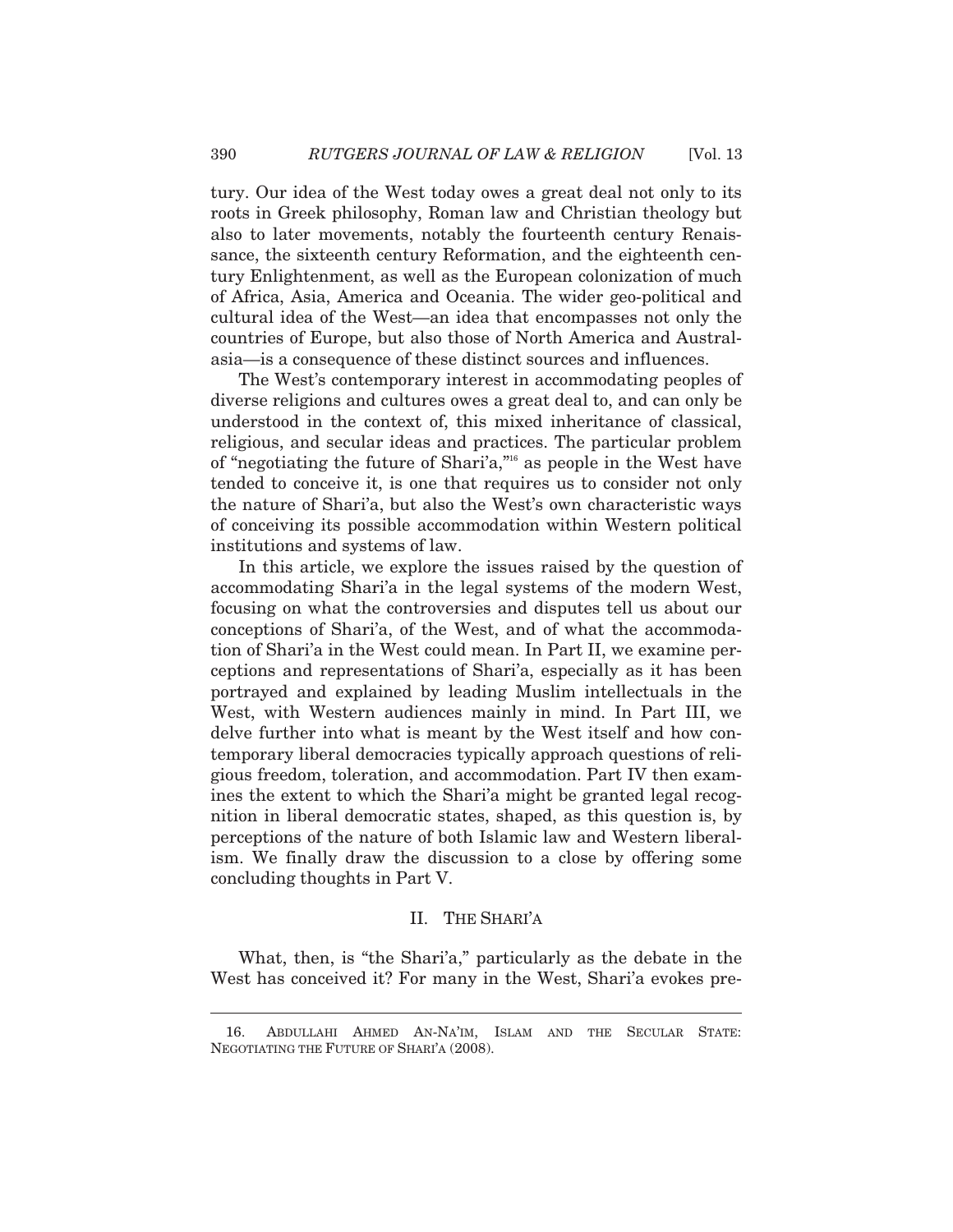#### 2012] *THE ACCOMMODATION OF THE SHARI'A* 391

dominantly dark images of floggings, stonings and amputations for crimes, of women peering meekly out of eye-slits in sombre fulllength garments, and bearded imams issuing death decrees against blasphemers and apostates. Swiss-born Muslim intellectual, Tariq Ramadan, however, insists that that this is a crude caricature.<sup>17</sup> He argues that there is no single or simple definition of Shari'a and instead draws attention to two very general senses of the term: a primary sense, reflecting the use of the term in the Qur'an,18 denoting the entire "way of life" to be followed by a conscientious Muslim, and secondly, a specifically juristic sense of the word. This latter sense denotes a body of legal rules and principles extracted from its two fundamental sources, the Qur'an and the  $Sumna.<sup>19</sup>$ 

An important related concept is *fiqh*, which literally means comprehension or understanding but which, in juristic terms, refers to the body of reasoned reflection and opinion of Islamic scholars and jurists—as well as the science or method of deducing such opinions—concerning what they consider the Shari'a to require of Muslims in the particular time and locality in which they find themselves.20 As an evolving jurisprudence, this body of interpretation can be divided into the classical *fiqh,* formulated in the formative era of Islamic history (632-892), and the *fiqh* that has developed subsequently.21 In turn, the classical *fiqh* consists of five leading schools of interpretation, the Hanafi, Maliki, Shafi'i and Hanbali schools of Sunni Islam, and the Ja'fari school of Shi'a Islam, along with numerous less institutionalized schools and approaches.<sup>22</sup>

 $\overline{\phantom{a}}$ 

 <sup>17.</sup> TARIQ RAMADAN, ISLAM, THE WEST AND THE CHALLENGES OF MODERNITY 47 (2001).

 <sup>18.</sup> Qur'an 45:18 ("We have put you on the (true) Path [Shari'a] of religion; so follow that  $\dots$ ").

 <sup>19.</sup> TARIQ RAMADAN, RADICAL REFORM: ISLAMIC ETHICS AND LIBERATION 359- 60 (2009). Abdullahi Ahmed An-Na'im similarly says that the term Shari'a in the juristic sense "refers to the religious law of Islam in general, which is derived from human interpretation of the Qur'an and Sunna of the Prophet." *See* AN-NA'IM, *supra* note 16, at 3.

 <sup>20.</sup> JAMILA HUSSAIN, ISLAM: ITS LAW AND SOCIETY 28 (2nd ed. 2004).

 <sup>21.</sup> Liaquat Ali Khan, *Jurodynamics of Islamic Law*, 61 RUTGERS L. REV. 231, 232-233, fn. 4 (2009).

 <sup>22.</sup> ABDULLAH SAEED, THE QUR'AN: AN INTRODUCTION (2008). For a more detailed analysis, see WAEL. HALLAQ, THE ORIGINS AND EVOLUTION OF ISLAMIC LAW, ch. 8 (2005). Two other Shi'a schools are the Isma'ilis and Zaydis. *See* Anver M. Emon, *Conceiving Islamic Law in a Pluralist Society: History, Politics, and Multicultural Jurisprudence*, SINGAPORE J. L. STUD. 331, 336 (2006).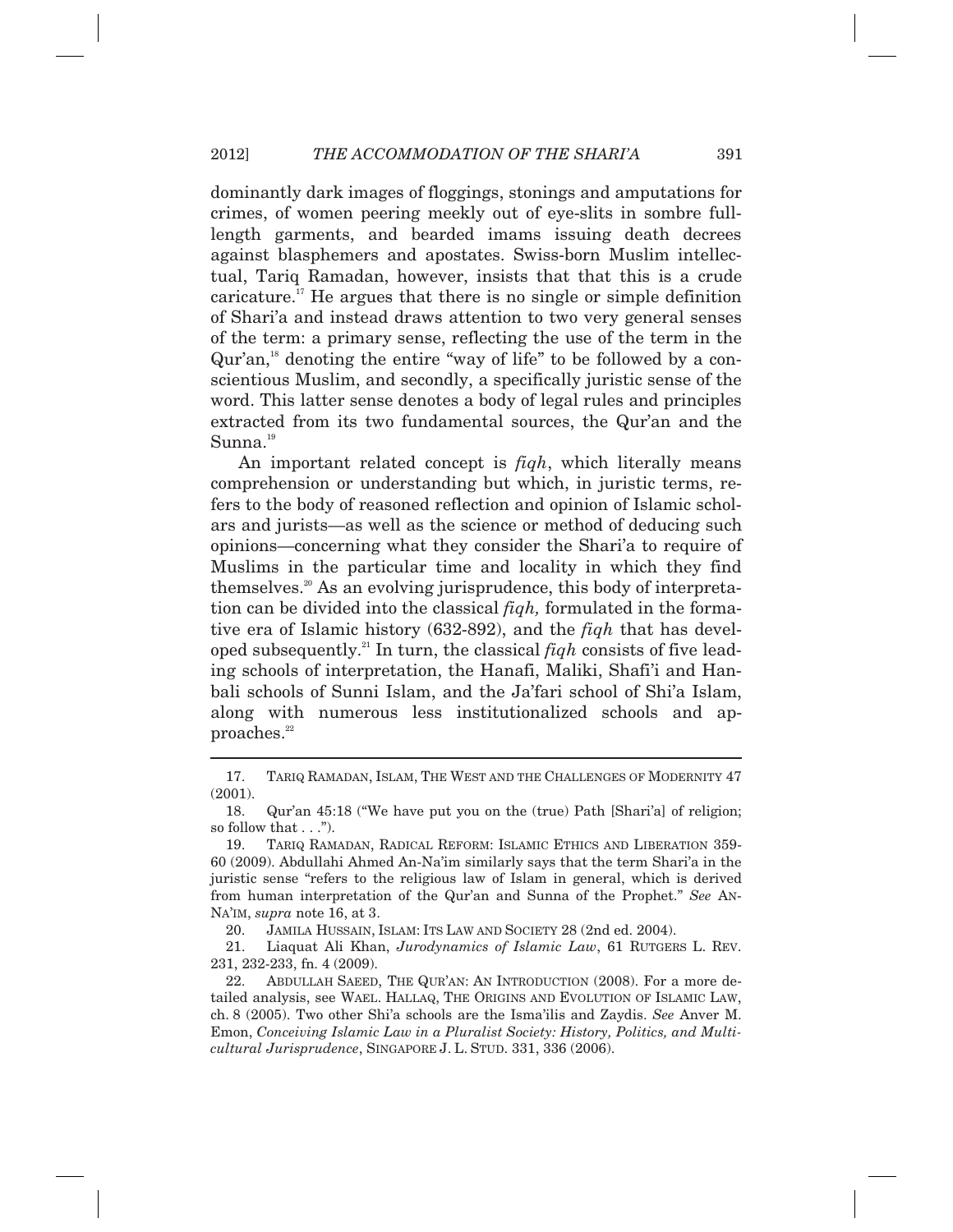Many contemporary Islamic scholars working in the West have been at pains to distinguish between the Shari'a and *fiqh*. The latter, says Ramadan, "respectable as they are, remain however only human attempts which cannot be convenient for all stages in history."23 Abdullahi Ahmed An-Na'im similarly observes:

It is clear that there is no uniform and settled understanding of Shari'a among Muslims that can be enforced by the state. This is true even within the same school of Sunni or Shi'a jurisprudence, let alone across different schools and sects. It should be emphasized at this level that since every understanding of Shari'a, even if universal among Muslims, is a human interpretation, none should be enforced as state law in the name of Shari'a or Islam as such. At another level, because Shari'a is always the product of human interpretation of divine sources, any interpretation of it will reflect the human limitations of those who are interpreting it, despite the divinity of the sources they are working with. From this perspective Shari'a will always remain open to reinterpretation and evolution, in response to the constantly changing needs of Islamic societies and communities in different times and places.<sup>24</sup>

Writers like Ramadan and especially An-Na'im emphasize the variable and contextual nature not only of *fiqh* but also of the Shari'a itself. Indeed, An-Na'im goes so far as to characterize the Shari'a as "a historically-conditioned *human* interpretation of divine sources,"25 and advocates an Islamic "reformation" in which there would be a reconciliation between Shari'a and universal standards of human rights.<sup>26</sup> However, other Muslims writing in the West are unconvinced by An-Na'im's arguments. Liaquat Ali Khan, for example, objects that An-Na'im's method involves a theory of deliberate "abrogation" of teachings in the Qur'an and the Sunna deemed to be inconsistent with contemporary human rights expectations. Kahn explicitly rejects An-Na'im's reforming approach essentially on the ground that it "empowers human beings

 <sup>23.</sup> RAMADAN, *supra* note 17*,* at 48.

 <sup>24.</sup> AN-NA'IM, *supra* note 16, at 282–83.

 <sup>25.</sup> Abdullahi A. An-Na'im, *Islamic Foundations of Religious Human Rights, in* RELIGIOUS HUMAN RIGHTS IN GLOBAL PERSPECTIVE: RELIGIOUS PERSPECTIVES 337, 353 (J. Witte, Jr. & J. van der Vyver eds., 1996) (Italics in original).

 <sup>26.</sup> An-Na'im further claims that certain historical expressions of Shari'a have in particular respects been productive of serious injustice. These alleged injustices are candidly addressed in his earlier book. ABDULLAHI A. AN-NA'IM, TOWARD AN ISLAMIC REFORMATION: CIVIL LIBERTIES, HUMAN RIGHTS, AND INTERNATIONAL LAW (1990).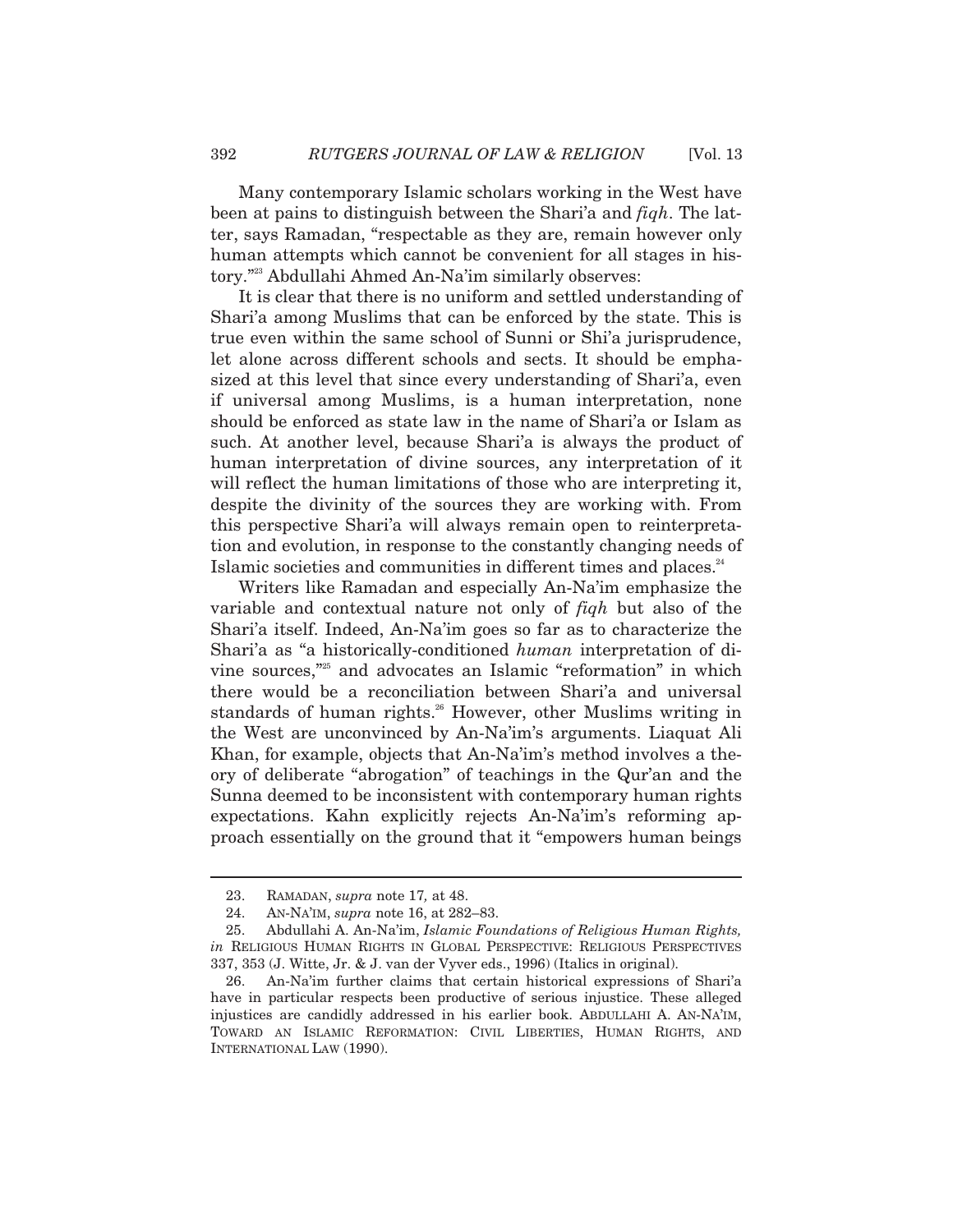to declare that certain portions of the Qur'an are no longer valid."<sup>27</sup> Rather, Kahn presents an alternative methodology of "interscriptural reconciliation," in which Qur'anic texts are read synthetically, and in which, he argues, a "permanent and incorruptible core" of Shari'a endures, while at the same time "accommodating evolutionary forces" and adapting to unique environments.<sup>28</sup> On this view, the *qanan* or positive law of Muslim states, though usually closely wedded to Shari'a, will vary from country to country.<sup>29</sup>

Yet other Muslims, characterized sometimes as "Islamist" (though not necessarily "militarist"), go even further in endorsing particular historical understandings of Shari'a as divinely authoritative, and are generally unconvinced by the sorts of arguments adduced by Kahn, An-Na'im and Ramadan.<sup>30</sup> For example, Ramadan's call in 2005 for a moratorium on the application of traditional *hudud* punishments such as corporal punishment, stoning, and the death penalty— in order, he said, to address the widespread Western perception of Shari'a as a mere "legal code of punishments"—was met by widespread and often bitter criticism on the ground that the punishments are an essential part of the Shari'a that can by no means be abrogated. $31$ 

Legal controversy is, of course, the bread and butter of jurisprudence within any legal system. Modern Western liberalism seeks to avoid the most intractable of such disputes by excluding fundamental religio-philosophical matters—what John Rawls called "comprehensive doctrines"—from public discourse and political decision-making.<sup>32</sup> And on Rawls' definition, Shari'a is a comprehensive doctrine *par excellence*. 33 As An-Na'im puts it:

 <sup>27.</sup> Khan, *supra* note 21, at 252 n.97.

 <sup>28</sup>*. Id*. at 238.

 <sup>29</sup>*. Id*. at 273-76.

 <sup>30</sup>*. See* Mohammad Fadel, *Review Essay: Islamic Politics and Secular Politics: Can They Co-Exist?*, 25 J. L. & RELIG. 101, 110-16 (2009).

 <sup>31.</sup> Eric Brown, *After the Ramadan Affair: New Trends in Islamism in the West*, *in* CURRENT TRENDS IN ISLAMIST IDEOLOGY (H. Fradkin, H. Haqqani & E. Brown eds., 2005).

 <sup>32</sup>*. Compare* JOHN RAWLS, POLITICAL LIBERALISM (1995); Mohammad Fadel, *The True, the Good and the Reasonable: The Theological and Ethical Roots of Public Reason in Islamic Law*, 21 CAN. J. L. & JURIS. 5 (2008).

 <sup>33.</sup> Andrew March, *Islamic Foundations for a Social Contract in non-Muslim Liberal Democracies*, 101 AM. POL. SCI. R. 235, 236 (2007). *See also* ANDREW MARCH, ISLAM AND LIBERAL CITIZENSHIP: THE SEARCH FOR AN OVERLAPPING CONSENSUS (2009).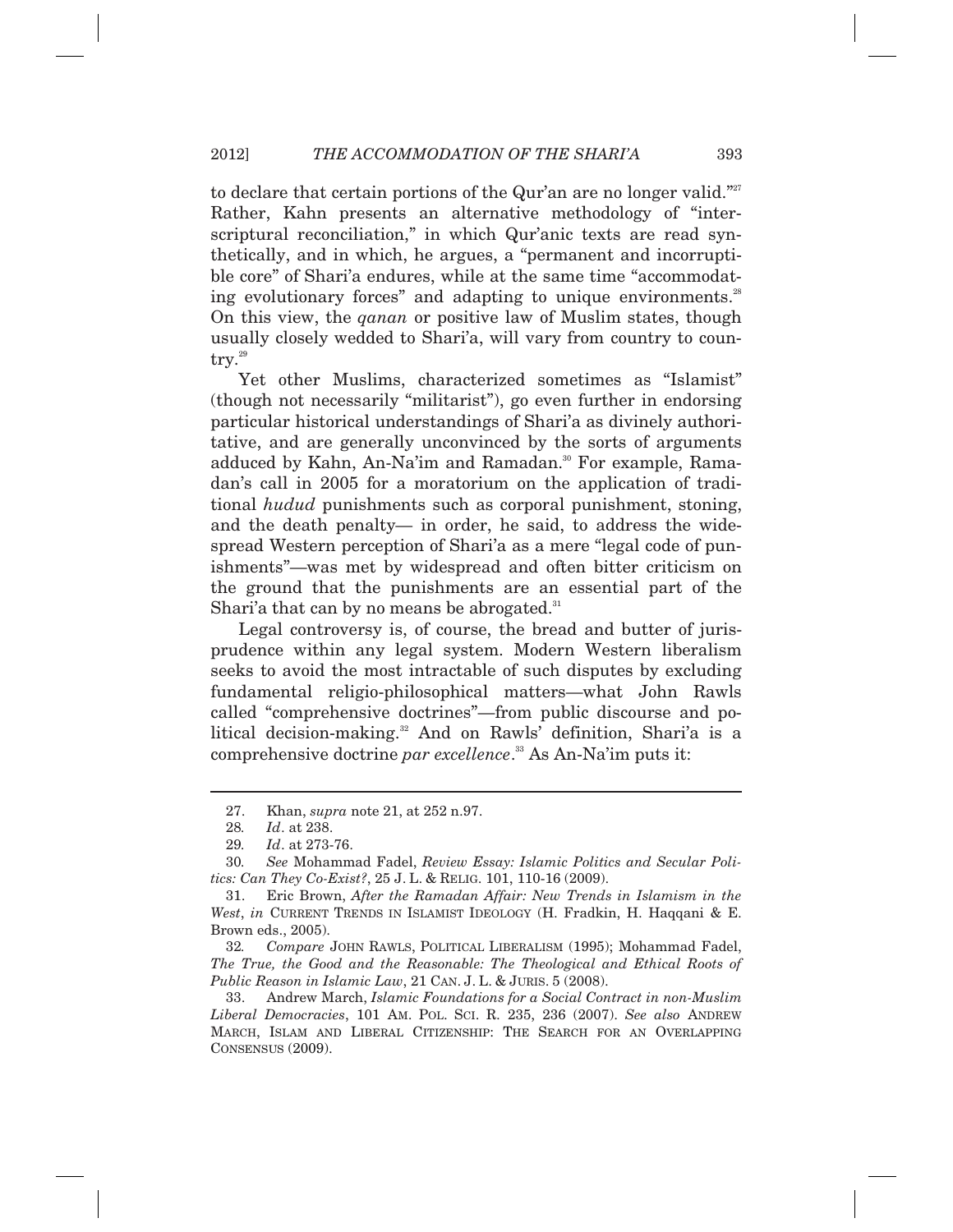"To Muslims, Shari'a is the 'Whole Duty of Mankind,' moral and pastoral theology and ethics, high spiritual aspiration, and detailed ritualistic and formal observance; it encompasses all aspects of public and private law, hygiene, and even courtesy and good manners."34 Ramadan similarly points out that Shari'a "touches all the aspects of existence," from the intimately personal, spiritual and familial through to the management of interpersonal relations at a communal level.<sup>35</sup> Less reformist Islamic scholars might put this point even more forcefully, arguing that a separation of religion and state is entirely contrary to Islamic principles.<sup>36</sup> As Joseph Schacht pointed out several decades ago:

Islamic law is the epitome of Islamic thought, the most typical manifestation of the Islamic way of life, the core and kernel of Islam itself . . . . [T] he whole life of the Muslims, Arabic literature, and the Arabic and Islamic disciplines of learning are deeply imbued with the ideas of Islamic law; it is impossible to understand Islam without understanding Islamic law.<sup>37</sup>

Whether the "comprehensive character" of Islamic doctrine implies that there can be no distinction between religious law and secular law, or between the private and the public, remains an open question. But it is on the possibility of such distinctions that the argument over the accommodation of Shari'a in Western democracies may very largely turn.<sup>38</sup>

#### III. THE WEST

But what, then, is the West, and what would it mean for Shari'a to be accommodated within the legal systems of the modern West? As suggested earlier, to identify the West is not a mat-

 <sup>34.</sup> AN-NA'IM, *supra* note 26, at 11.

 <sup>35.</sup> RAMADAN, *supra* note 17, at 33-34.

 <sup>36.</sup> Fadel, *supra* note 30, at 115. Fadel observes: "One can imagine . . . a Sunni Islamist follower of Sayyid Qutb or Abu al-A'la al-Mawdudi who rejects the separation of religion and state advocated by Na'im as dismissing the historical practice of pre-modern Muslim polities as mere evidence of a failure resulting from insufficient commitment to Islamic teachings rather than as evidence of an Islamic normative ideal." *Id.*

 <sup>37.</sup> JOSEPH SCHACHT, AN INTRODUCTION TO ISLAMIC LAW 1 (1964).

 <sup>38</sup>*. Cf.* Andrew March, *Liberal Citizenship and the Search for an Overlapping Consensus: The Case of Muslim Minorities*, 34 PHIL. & PUB. AFF. 373 (2006) (discussing whether there can be an Islamic conception of citizenship that is compatible with liberal values and institutions of government).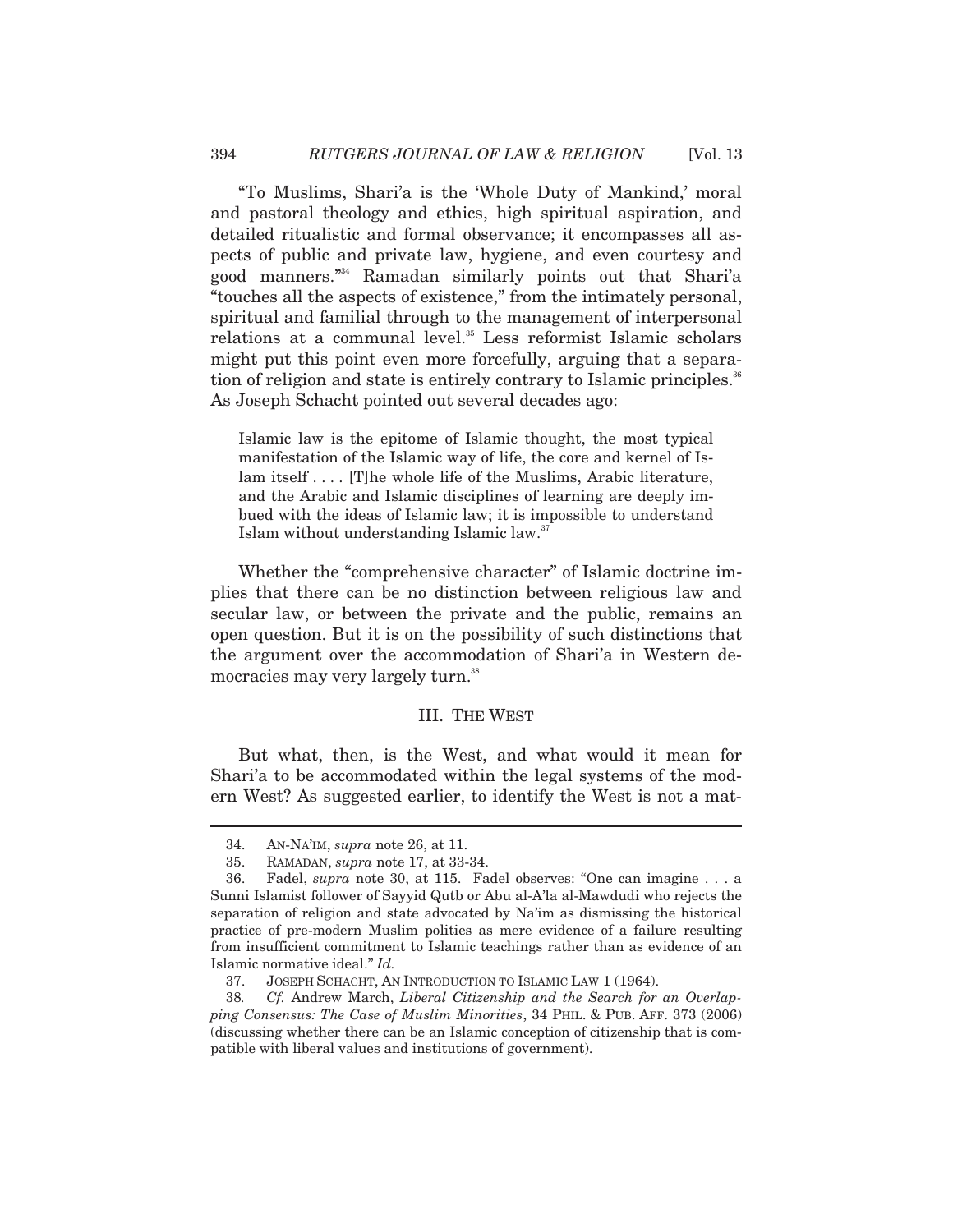### 2012] *THE ACCOMMODATION OF THE SHARI'A* 395

ter of reaching for an atlas.<sup>39</sup> There is, admittedly, an incontrovertible geographical dimension to the term and, as an initial approximation, one could posit the West as comprising Western Europe and its colonial offspring in Canada, the United States, Australia and New Zealand. The way one characterizes a thing depends, however, on the nature of the object of the characterization as well as the purpose for which it is being characterized. The question of the accommodation of Shari'a in the West raises questions about the structure and regulation of human societies, not trade patterns or military alliances. In setting out to define the West for the purpose of tracing the origins and development of what he called the "Western legal tradition," the late Harold Berman pointed out that:

What is called 'the West' is a particular historical culture, or civilization . . . . The West is a cultural term. It is not, however, simply an idea; it is a community. It implies both a historical structure and a structured history. For many centuries it could be identified very simply as the people of Western Christendom.<sup>40</sup>

The people of Western Christendom adopted and over time transformed Germanic customs, Greek philosophy, Roman law, and Hebrew religion into a unique synthesis.<sup>41</sup> Cardinal George Pell puts it this way:

The West is the product of a dialogue between what [Pierre] Manet calls 'the party of nature'—that is, the classical inheritance of the Greco-Roman world—and the party of grace—by which he means the revelation of the Christian religion. The party of nature emphasizes pride, magnanimity and the cultivation of the virtues that are natural to man. The party of grace emphasizes humility, renunciation, and the cultivation of the soul.<sup>42</sup>

As Berman pointed out, the original idea of the West lies in the distinction between the Western and Eastern divisions of the Roman Empire and of the Christian church, a division that became

 <sup>39.</sup> HAROLD BERMAN, LAW AND REVOLUTION: THE FORMATION OF THE WESTERN LEGAL TRADITION 2 (1983).

 <sup>40</sup>*. Id*. at 2-3.

 <sup>41</sup>*. Id*. at 3.

 <sup>42.</sup> GEORGE PELL, GOD AND CAESAR: SELECTED ESSAYS ON RELIGION, POLITICS & SOCIETY 43 (2007).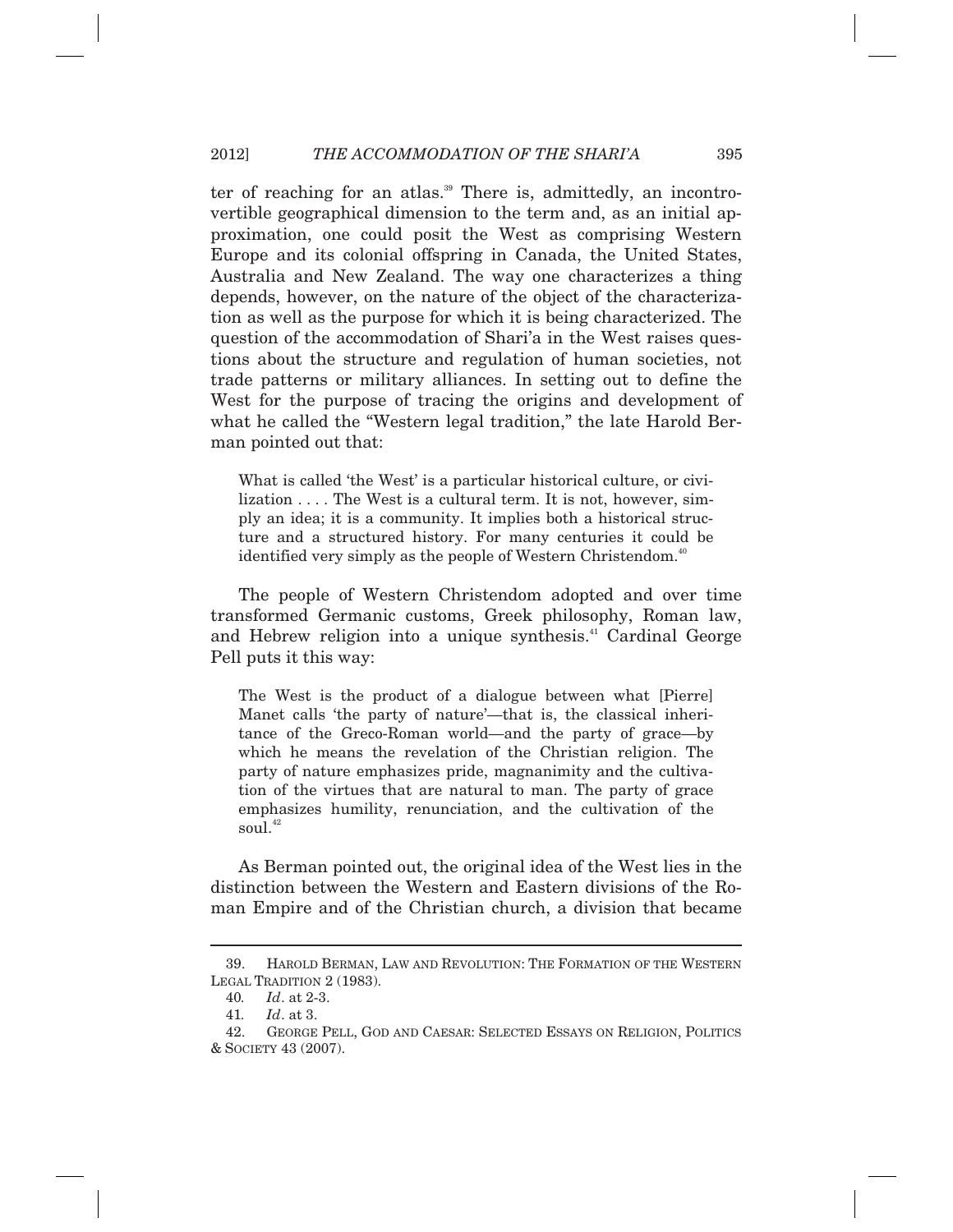especially sharp following the separation of the Roman and Orthodox communions in 1054. This separation coincided with a movement within Western Christianity "to make the Bishop of Rome the sole head of the church, to emancipate the clergy from the control of emperor, kings, and feudal lords and sharply to differentiate the church as a political and legal entity from secular polities.<sup>"43</sup> Berman argued that the West has ever since been characterized by a commitment to ongoing reform, expressed in a succession of revolutions that have both reshaped and revitalized its governing institutions. Each such revolution—the Papal Revolution of the eleventh century, the Reformation of the sixteenth century, the American and French Revolutions of the eighteen century and the Russian revolution of twentieth century—contributed, directly or indirectly, to the Western legal tradition as we know it today. Despite these revolutions, however, Berman thought that the tradition retained certain fundamental characteristics, the principal ones being:

- (1) a relatively sharp distinction between legal institutions and other types of institutions (religious, moral, political);
- (2) a set of legal institutions administered by a special class of legal professionals (lawyers), themselves trained in a body of legal doctrine which had been systematized into a particular legal science or jurisprudence;
- (3) a conception of the law as a body of doctrine that develops and evolves over the course of centuries according to an inbuilt capacity for organic change shaped both by an inner logic and a felt need to adapt to new circumstances and expectations, and;
- (4) a conception of the law as both "constitutional" and "constitutive" in nature, supreme over the various governing authorities (church, state and civil society), and making the existence of a plurality of coexisting jurisdictions both necessary and possible (initially of an ecclesiastical, royal, feudal, manorial, urban and mercantile kind), which both compete and cooperate with each other within the context of an overarching legal  $order.<sup>44</sup>$

 <sup>43.</sup> BERMAN, *supra* note 39, at 2.

 <sup>44</sup>*. Id.* at 7-10. Shari'a cannot, for this reason, be compared to the canon law of the Roman Catholic and Anglican churches. *See* L. CARL BROWN, RELIGION AND STATE: THE MUSLIM APPROACH TO POLITICS ch. 3 (2000).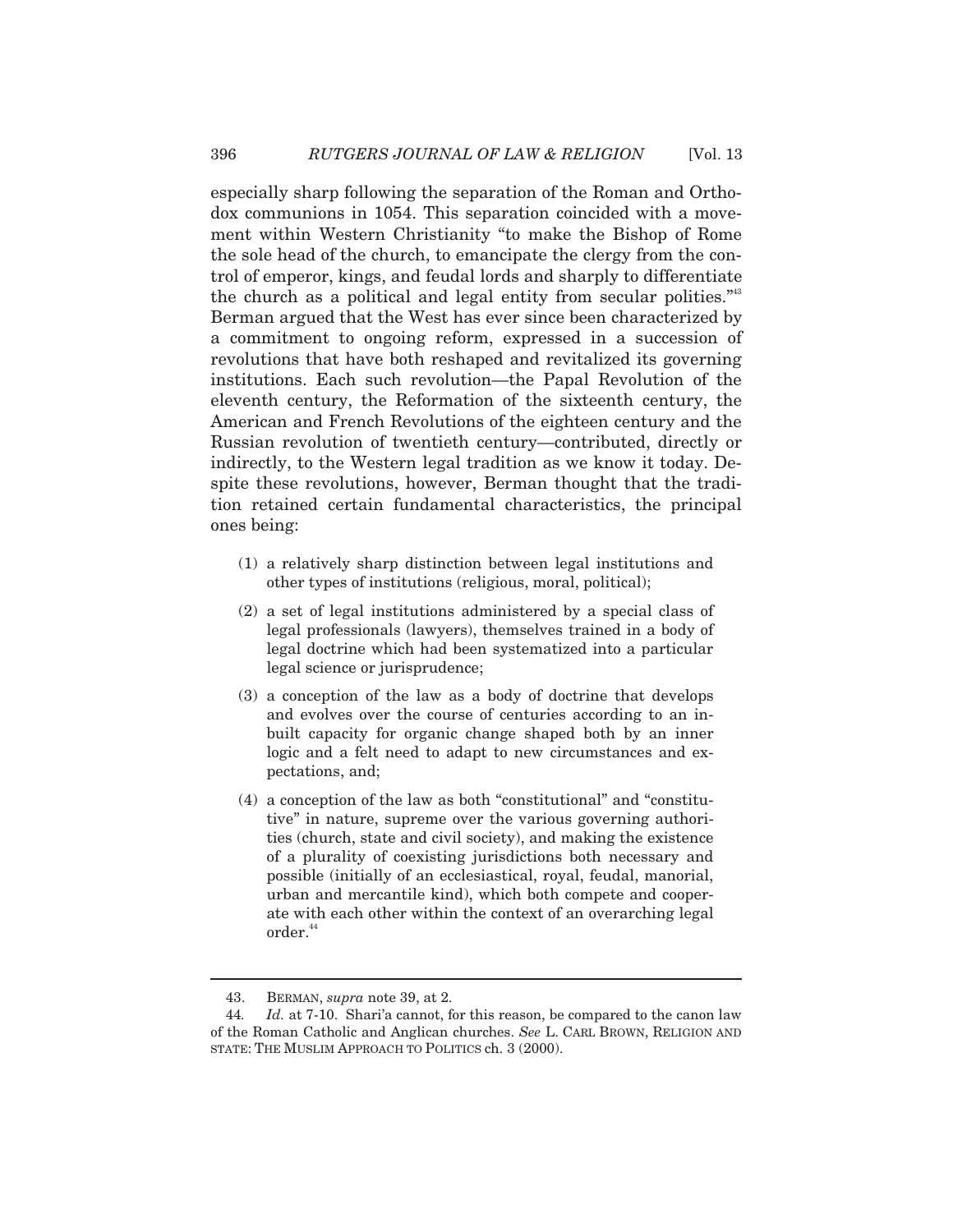As such, the "separation of church and state" has long been fundamental to the constitutional structure of the West.<sup>45</sup> Jesus Christ taught his disciples to render unto Caesar the things which are Caesar's and unto God the things that are God's.<sup>46</sup> Augustine drew his famous distinction between the heavenly and earthly cities.47 Pope Gelasius I distinguished between priestly authority and the royal power.<sup>48</sup> Martin Luther wrote of two kingdoms, temporal and spiritual.49 Roger Williams referred to a "hedge or wall of Separation between the Garden of the Church and the Wilderness of the world,"50 and Thomas Jefferson wrote similarly of a "wall of separation between church and state,"<sup>51</sup> a formula later taken up by the United States Supreme Court.<sup>52</sup> While each of these authors, separated by time and context, meant something specifically different, the idea of two distinct powers or spheres remained fundamental and has continued to shape Western conceptions of the relationship between church and state.<sup>53</sup> What has changed, rather, is the prevailing relationship between *religion* and the state.

As Brian Tierney has explained, most pre-Christian societies drew no sharp distinction between religious authority and the governing powers.<sup>54</sup> Sacrificing to the genius of the Roman Emperor was enforced as a civic duty, and the early Christians were persecuted due to their refusal to participate in the imperial cult.<sup>55</sup> In this context, numerous appeals for religious toleration were made

 <sup>45.</sup> On this dualism of authority, *see* REX AHDAR AND IAN LEIGH, RELIGIOUS FREEDOM IN THE LIBERAL STATE 13-15, 34-36 (2005).

 <sup>46</sup>*. Matthew* 22:21 (King James Version); *Mark* 12:17 (KJV); *John* 18:36 (KJV) ("My kingdom is not of this world.").

 <sup>47.</sup> AUGUSTINE, THE CITY OF GOD (413-426).

 <sup>48.</sup> GELASIUS I, LETTER TO EMPEROR ANASTASIUS (494).

 <sup>49.</sup> MARTIN LUTHER, TEMPORAL AUTHORITY: TO WHAT EXTENT IT SHOULD BE OBEYED (1523).

 <sup>50.</sup> ROGER WILLIAMS, MR. COTTONS LETTER LATELY PRINTED, EXAMINED AND ANSWERED (1644).

 <sup>51.</sup> THOMAS JEFFERSON, LETTER TO THE DANBURY BAPTIST ASSOCIATION (1802).

 <sup>52.</sup> Everson v. Board of Education, 330 U.S. 1, 15-16 (1947).

 <sup>53</sup>*. See* Brian Tierney, *Religious Rights: An Historical Perspective*, *in* RELIGIOUS HUMAN RIGHTS IN GLOBAL PERSPECTIVE: RELIGIOUS PERSPECTIVES, *supra* note 25, at 17-45.

 <sup>54</sup>*. Id.* at 22.

 <sup>55.</sup> G.E.M. de Ste. Croix, *Why were the Early Christians Persecuted?*, 26 PAST & PRESENT 6, 10 (1963).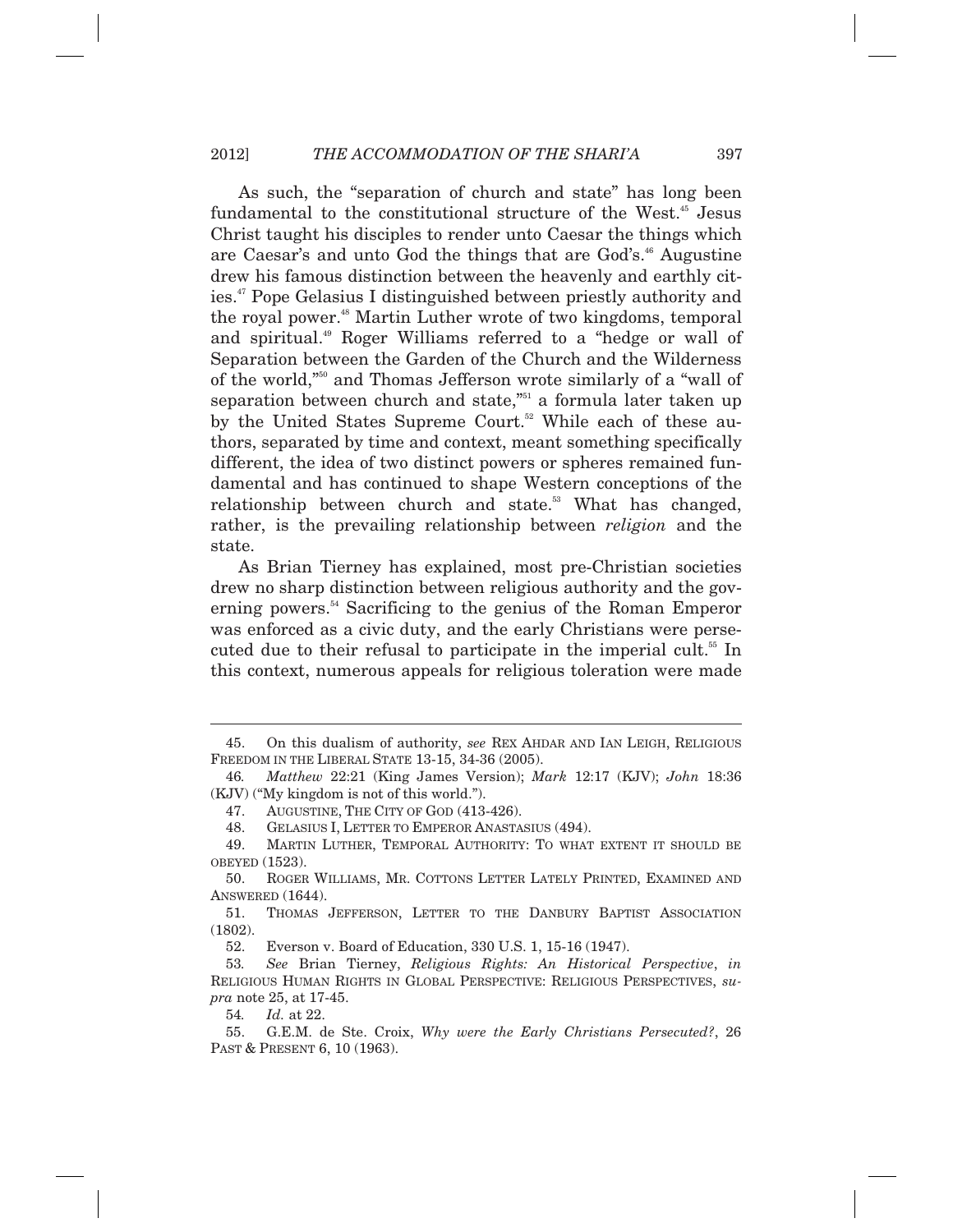by both biblical<sup>56</sup> and early patristic<sup>57</sup> writers. However, following the adoption of Christianity as the official religion of the Empire under Theodosius in 380 A.D., attempts were made to use Christianity as an instrument of imperial statecraft,<sup>58</sup> and the Church came to approve the use of secular power to exterminate heresy.<sup>59</sup> Persecution and suppression of religious dissent were thereafter frequently justified as necessary to preserve the integrity of medieval Christendom.<sup>60</sup> However, such voices were not the only ones to be heard. In particular, philosophical nominalists, such as William of Ockham and Jean Gerson, developed theories of natural rights and religious freedom founded on the idea of "evangelical liberty,<sup>"61</sup> and the Reformation idea of the "priesthood of all believers" led to a moderate and incomplete form of religious toleration in some Protestant lands.<sup>62</sup> These ideas, in turn, laid the foundation for a wider reaching principle of tolerance, in which "freedom of conscience" was the fundamental value.<sup>63</sup> Indeed, it was largely those who descended from, or were sympathetic to, the radical wing of the Reformation who first pursued and implemented policies of disestablishment and toleration.<sup>64</sup> Toleration was also later urged by important figures of the Enlightenment, such as Voltaire and Lessing,<sup>65</sup> and under that influence, the disestablishment of religion and an increasing secularization has become a feature of most contemporary Western states.

As Charles Taylor has recently put it, one account of this secularization consists in the notion that:

 <sup>56</sup>*. E.g.*, I. *Timothy* 2:2.

 <sup>57</sup>*. E.g.*, TERTULLIAN, APOLOGY AND AD SCAPULAM 2.2 (c. 212).

 <sup>58.</sup> CHARLES N. COCHRANE, CHRISTIANITY AND CLASSICAL CULTURE ch. 9 (1940).

 <sup>59</sup>*. See*, *e.g.*, *Fourth Lateran Council* (1215), Canon 3. *See also* AHDAR & LEIGH, *supra* note 45, at 15-22.

 <sup>60</sup>*. E.g.*, THOMAS AQUINAS, SUMMA THEOLOGICA, II:II, Q.10, art. 8.

 <sup>61.</sup> Tierney, *supra* note 53, at 28-29.

 <sup>62.</sup> JOHN WITTE, JR., THE REFORMATION OF RIGHTS: LAW, RELIGION, AND HUMAN RIGHTS IN THE CALVINIST TRADITION ch. 1 (2005).

 <sup>63.</sup> Steven Smith, *Discourse in the Dusk: The Twilight of Religious Freedom?*, 122 Harv. L. Rev. 1869, 1876-79 (2008-9).

 <sup>64</sup>*. E.g.*, ROGER WILLIAMS, THE BLOUDY TENENT, OF PERSECUTION, FOR CAUSE OF CONSCIENCE (1644); JOHN MILTON, OF TRUE RELIGION (1672). *See* AHDAR & LEIGH, *supra* note 45, at 23-25; Tierney, *supra* note 53, at 34-43.

 <sup>65.</sup> FRANCOIS.-MARIE. AROUET [VOLTAIRE], A TREATISE ON TOLERATION (1763); GTTHOLD E. LESSING, THE EDUCATION OF HUMANKIND (1780).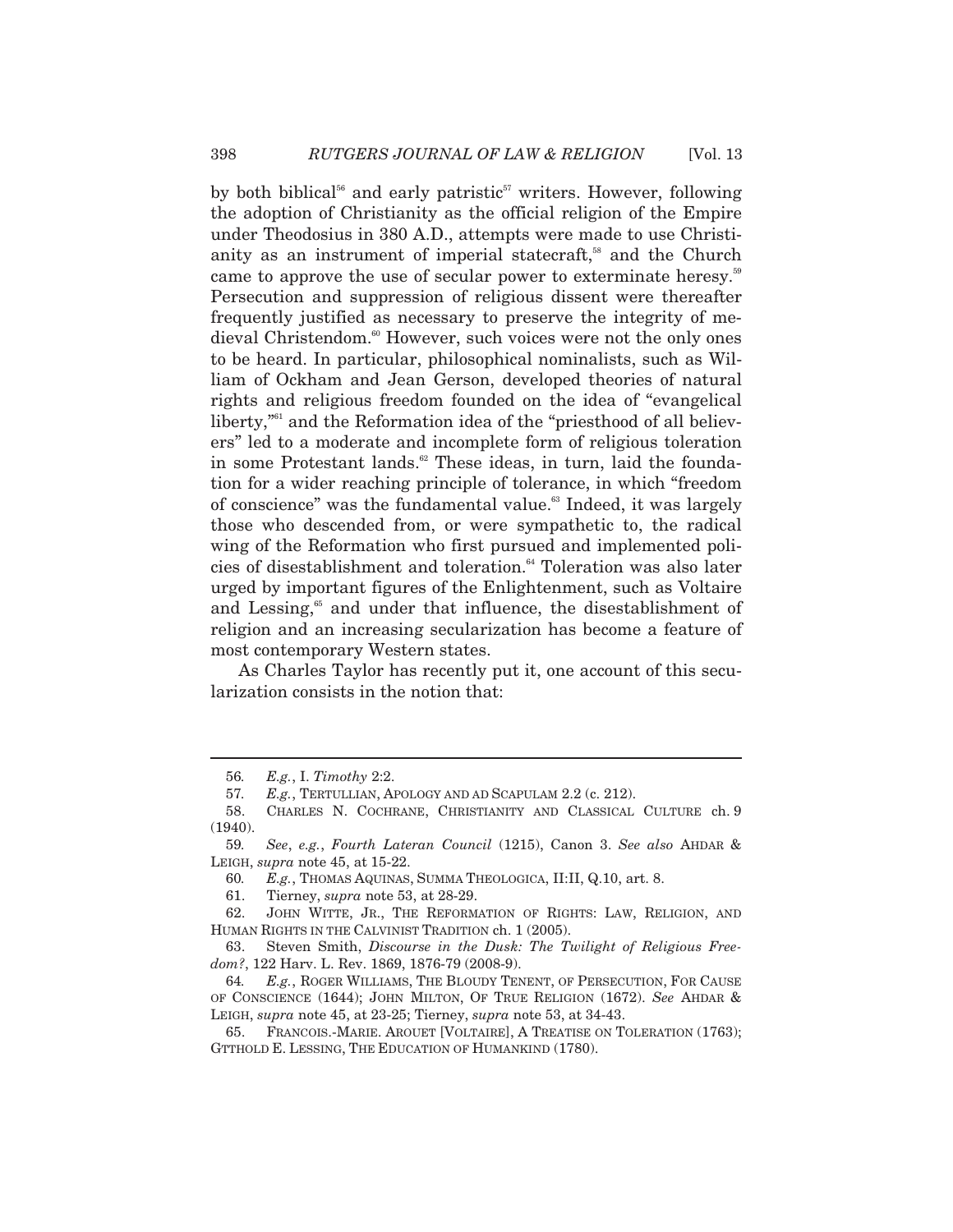whereas the political organization of all pre-modern societies was in some way connected to . . . some faith in, or adherence to God, or some notion of ultimate reality, . . . the modern Western state is free from this connection. Churches are now separate from political structures . . . . Religion or its absence is largely a private matter. The political society is seen as that of believers (of all stripes) and non-believers alike. $66$ 

On this view, the public spaces of the West are now empty of religion: "the norms and principles we follow, the deliberations we engage in, generally don't refer us to God or to any religious beliefs; the considerations we act on are internal to the 'rationality' of each sphere."<sup>67</sup> Secularization in this general sense is compatible, as Taylor points out, with large numbers of people in a society continuing to hold religious beliefs, and indeed practicing their religion vigorously—albeit in private. Institutional and structural secularization is different, however, from a second, private or individual manifestation of secularization, in which the vast preponderance of the country's citizens are no longer *personally* religious. Thus, as many have observed,<sup>68</sup> the United States is a country where religion is constitutionally disestablished, yet religious belief and practice appears to be thriving; whereas in the countries of Western Europe, many of which retain established churches or provide direct state funding for the incumbent traditional religious bodies, religious practice has declined to near terminal levels except of course in the case of migrant groups and especially among the Islamic communities of Europe.

*Pace* the received wisdom on secularization that dominates in the West, however, Talal Asad cautions that:

"the secular" should not be thought of as the space in which real human life gradually emancipates itself from the controlling power of "religion" and thus achieves the latter's relocation. It is this assumption that allows us to think of religion as "infecting" the secular domain or as replicating within it the structure of theological concepts. . . . Secularism doesn't simply insist that religious practice and belief be confined to a space where they cannot threaten political stability or the liberties of "free-thinking"

 <sup>66.</sup> CHARLES TAYLOR, A SECULAR AGE 1 (2007).

 <sup>67</sup>*. Id*. at 2.

 <sup>68</sup>*. Id*. at 57; RODNEY STARK & ROGER FINKE, ACTS OF FAITH: EXPLAINING THE HUMAN SIDE OF RELIGION (2000); Rex Ahdar, *The Idea of 'Religious Markets*,' 2 INT'L J. L. IN CONTEXT 49 (2006).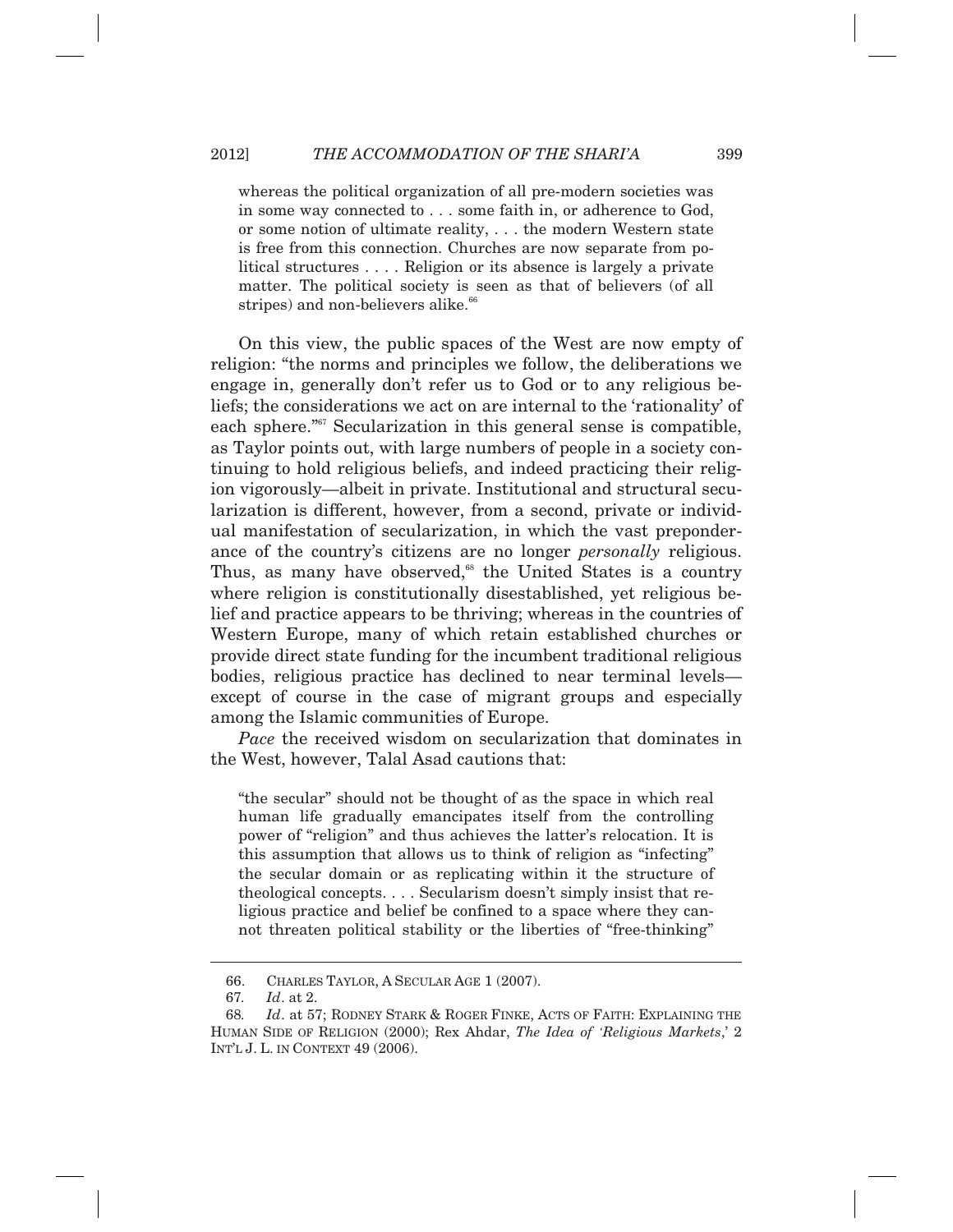citizens. Secularism builds on a particular conception of the world.<sup>69</sup>

The prevailing secularization discourse in the West, thus, makes the issue of the accommodation of Shari'a in Western democracies especially controversial and problematic, and not only from an Islamic point of view. As Berman contended, the progressive secularization of the West has precipitated a far-reaching sense of crisis—encompassing its legal institutions, procedures, values, concepts, rules and ways of legal thought—in which the idea of the Western legal tradition, and the very structure of Western legality, is itself under challenge. In part, this is due to forces within the West itself—its ascendant political motifs of secularism, liberalism and individualism—but it is also in part a consequence of the West's confrontation with non-Western civilizations, theologies and philosophies.<sup>70</sup> For Berman, virtually all of the key characteristics of the Western legal tradition are being challenged in our time, including the belief that the law transcends politics and the hope that the law retains a genuine capacity for reform. Western law—by which he meant the law of the democratic nation-states of the modern West—is thus routinely criticized from various quarters as being fragmentary, irredeemably ideological and stratified, an instrument of raw power and inherently monopolistic. $\mathbb{I}^1$ 

When considered in this context, the controversy over Archbishop Rowan William's proposal that Shari'a be accommodated in Britain was due not only to disparate views about the nature and attractiveness of Shari'a, but also exposed simmering subterranean unease about the identity of the West itself, especially given its mixed inheritance of humanistic, religious, and post-modern elements.72 This crisis of identity takes different

 <sup>69.</sup> TALAL ASAD, FORMATIONS OF THE SECULAR: CHRISTIANITY, ISLAM, MODERNITY 191 (2003). *See also*, JOHN MILBANK, THEOLOGY AND SOCIAL THEORY: BEYOND SECULAR REASON 9 (1990) ("Once there was no 'secular.' And the secular was not latent, waiting to fill more space with the steam of the 'purely human,' when the pressure of the sacred was relaxed . . . . The secular as a domain had to be instituted or *imagined*, both in theory and in practice. This institution is not correctly grasped in merely negative terms as desacralization.").

 <sup>70.</sup> As Asad has observed: "[t]he discourse of European identity is a symptom of anxieties about non-Europeans." *Id.* at 161.

 <sup>71.</sup> HAROLD BERMAN, LAW AND REVOLUTION: THE FORMATION OF THE WESTERN LEGAL TRADITION 33-34 (1983).

 <sup>72.</sup> Williams, *supra* note 2, Appendix I.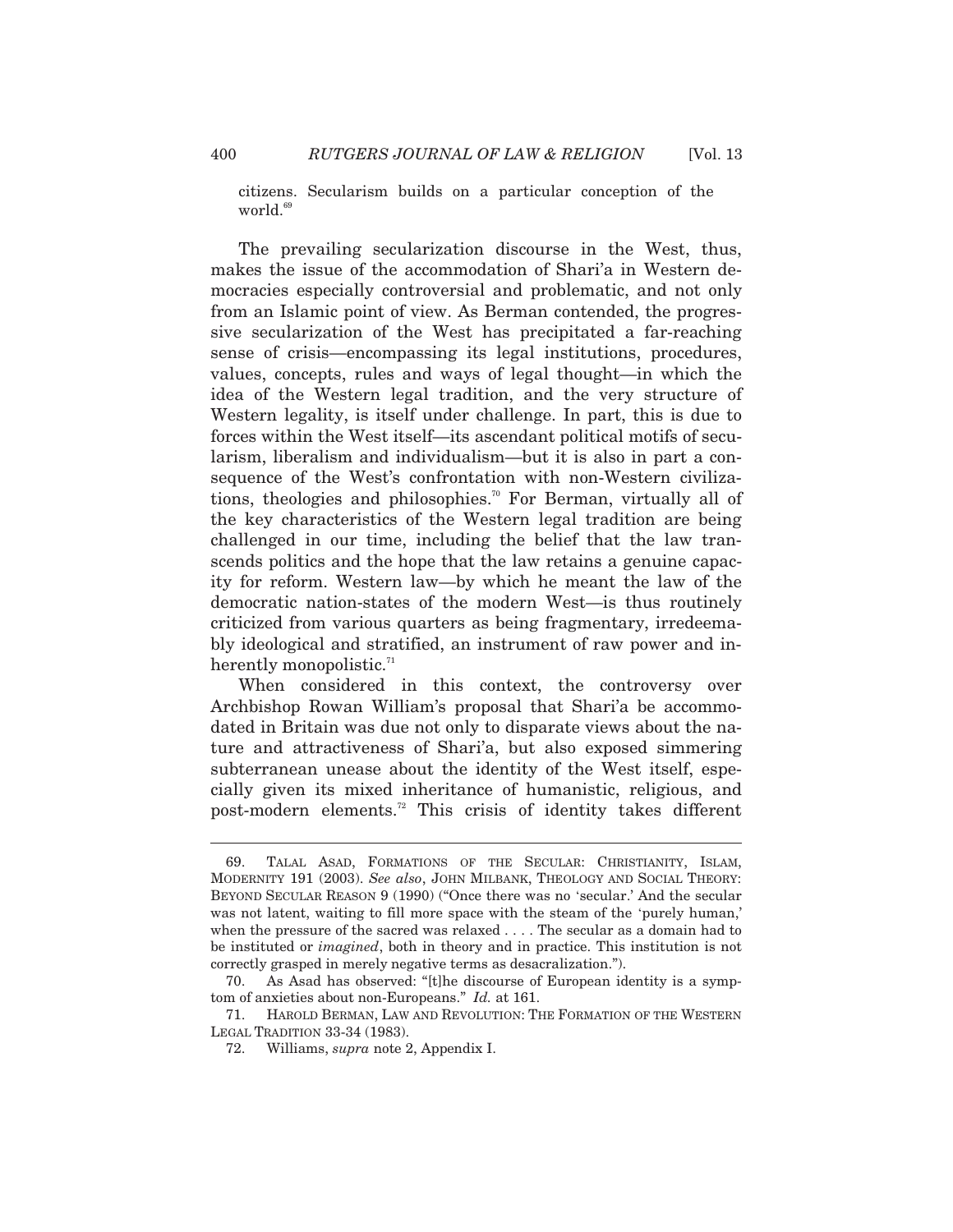forms within each Western nation. In France, for example, it manifests itself in the strictly secularist doctrine of *laïcité*,<sup>73</sup> whereas in Canada, on one account at least, the debate over Shari'a pivots on the Canadian polity's commitment to the principles of non-discrimination and gender equality.<sup>74</sup> But in both countries, as in other Western democracies, there is a felt tension, not clearly resolved, between various "secular" principles (nonestablishment of religion, government neutrality, equality standards, and human rights) and the problem of accommodating the diverse religious beliefs and practices of the resident population, both established and newly-arrived. Further, the accommodation exercise is rendered even more fraught when those who seek to be acknowledged are immigrants of a different race from the domestic citizenry, for then policy-makers have to contend with certain persistent xenophobic voices that seize their opportunity to be heard.

Western liberalism is supposed to offer a way in which peoples of different religious commitments and worldviews are able to live together, at least through some pragmatic *modus vivendi*—if not, as Rawls hoped for, on the basis of some more principled and enduring "overlapping consensus."75 But, as the mixed and ambiguous responses to Shari'a that have emerged suggest, there is reason to ponder whether Western secularist statecraft has the resources to accommodate Islam without assimilating it into irreducibly Western and derivatively Christian thought-forms,<sup>76</sup> just as there is reason to wonder whether Muslims can find within their religious tradition the resources to accommodate themselves to Western traditions and forms of life without continuing to interpret the West in a confined binary fashion, as ultimately either the *dar ul-harb* (the house of war), or the *dar ul-Islam* (the house of Islam).77 The questions of Shari'a in the West would seem to be a

 <sup>73</sup>*. See* OLIVER ROY, SECULARISM CONFRONTS ISLAM ch. 1 (George Holoch trans., 2007).

 <sup>74.</sup> Jean-Francois Gaudreault-DesBiens, *Constitutional Values, Faith-Based Arbitration, and the Limits of Private Justice in a Multicultural Society* 19 NAT'L J. CONST. L. 155 (2005-2006); Anna Korteweg, *The Sharia Debate in Ontario: Gender, Agency, and Representations of Muslim Women's Agency*, 22(2) GENDER & SOC'Y 434 (2008); Ayelet Shachar, *Entangled: State, Religion, and the Family*, *in* SHARI'A IN THE WEST, *supra* note 2, ch. 8.

 <sup>75.</sup> JOHN RAWLS, POLITICAL LIBERALISM ch. 4 (1995).

 <sup>76</sup>*. Cf.* TALAL ASAD, FORMATIONS OF THE SECULAR: CHRISTIANITY, ISLAM, MODERNITY 191 (2003).

 <sup>77</sup>*. See* Mohammad Fadel, *Review Essay: Islamic Politics and Secular Politics: Can They Co-Exist?*, 25 J. L. & RELIG. 101, 115-16 (2009); John Milbank,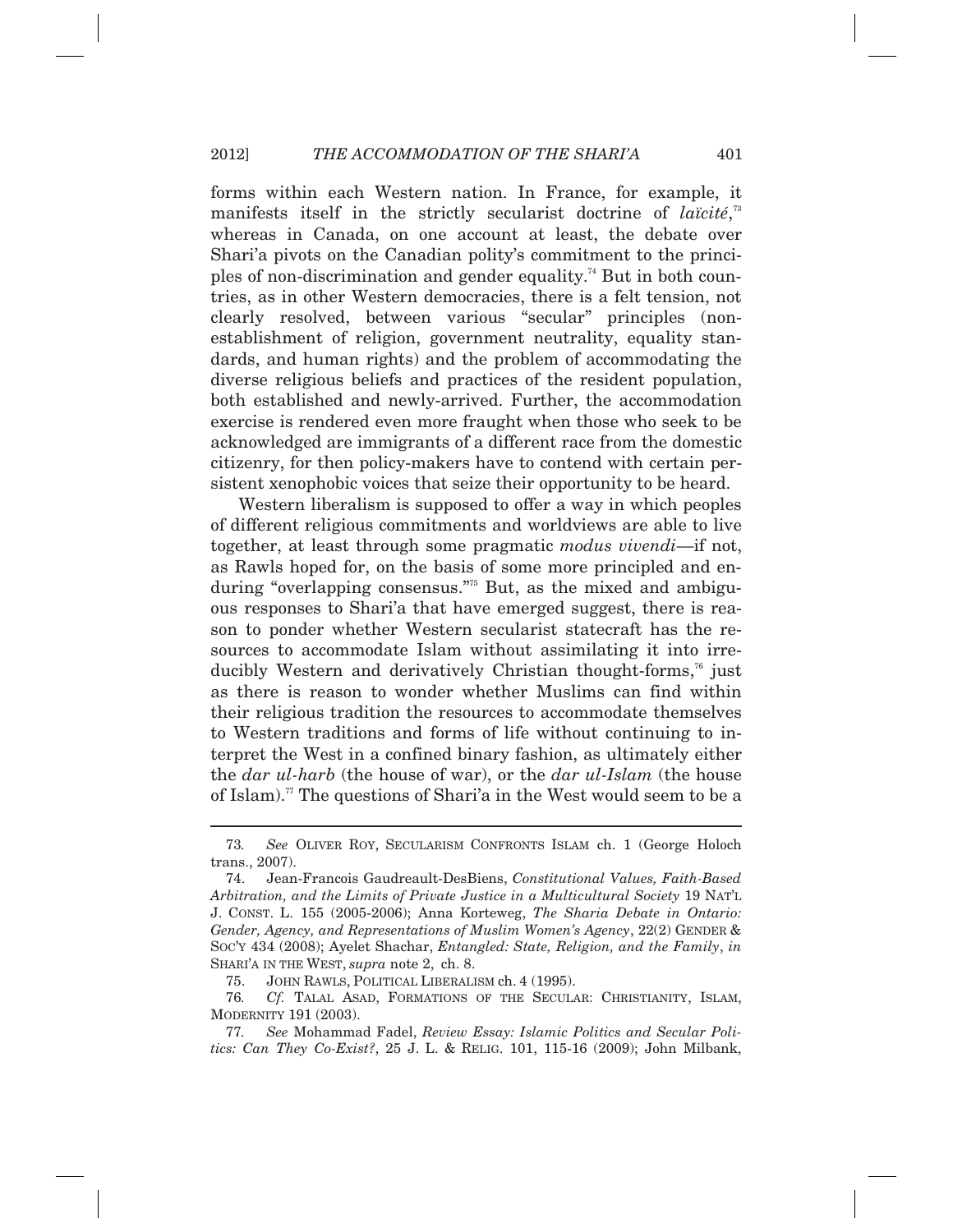litmus test—possibly *the* litmus test—of whether anything more than a *modus vivendi* between these two forms of life is going to be possible.

# IV. SHARI'A IN THE WEST

The Muslim call for the accommodation of Shari'a within the legal systems of the West raises questions about both Islam and the West. As such, it is important for liberal secularists in the West to appreciate the "indelible connection that Muslims feel with their God," a tie that, Wael Hallaq argues, "the Christian West for the most part severed long ago."<sup>78</sup> Hallaq continues:

The idea of giving to Caesar what is Caesar's and to God what is God's does not wash in the Muslim world-view, for Caesar is only a man, and men, being equal, cannot command obedience to each other. Obedience therefore must be to a supreme entity, one that is eternal, omnipotent, and omniscient.<sup>79</sup>

Whether these statements accurately represent Christian understandings of Christ's teaching may be seriously doubted.<sup>80</sup> But they do serve to underscore the fact that committed Muslims, like committed Christians, think in theological terms, and that their respective beliefs about the nature and character of God and His revealed instructions for humankind fundamentally shape their attitudes to all issues of life, including those of law and politics.

In this connection, as Hallaq has pointed out, mainstream Sunni jurisprudence, influenced by the theology of Abu al-Hasan al-Ash'ari (d 324 AH / 936 AD) and working from the premise that the nature of God is radically inscrutable, has traditionally considered the rationale behind God's revealed laws to be beyond human comprehension. Accordingly, the rationales for the rules in the revealed texts could be discovered only to the extent that God chose

*Shari'a and the True Basis of Group Rights: Islam, the West, and Liberalism*, *in* SHARI'A IN THE WEST, *supra* note 2, ch. 9.

 <sup>78.</sup> Wael Hallaq, "*Muslim Rage" and Islamic Law,* 54 HASTINGS L. J. 1705, 1716 (2003).

 <sup>79</sup>*. Id*. at 1706.

 <sup>80.</sup> For the relevant texts, see the collection and commentary in FROM IRENAEUS TO GROTIUS: A SOURCEBOOK IN CHRISTIAN POLITICAL THOUGHT 100-1625 (Oliver O'Donovan & Joan Lockwood O'Donovan eds., 1999) 74 (Ambrose of Milan), 117 (Augustine of Hippo), 468 (William of Ockham), 592, 598 (Martin Luther), 700 (John Ponet).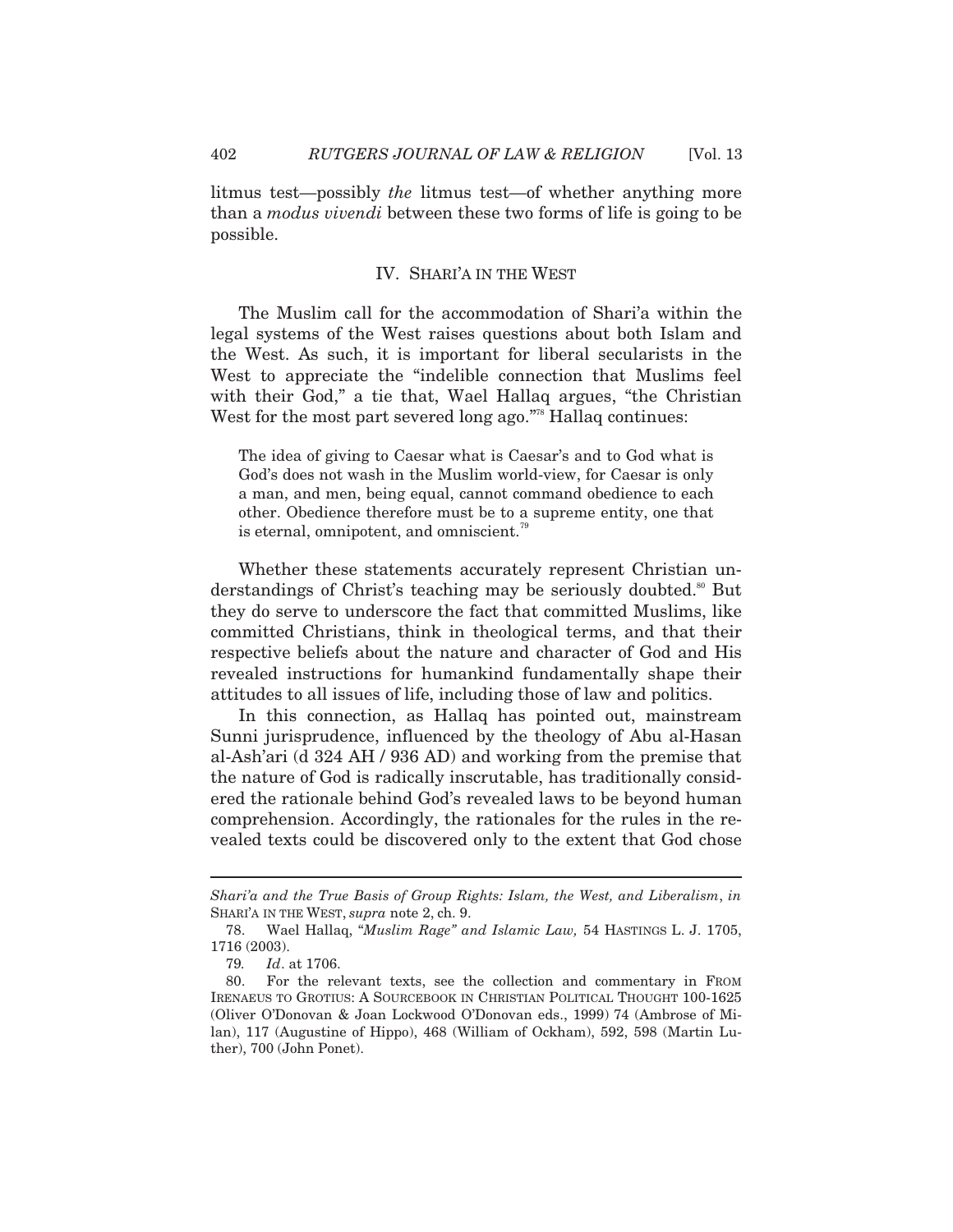explicitly to declare the *ratio legis* of each case. Without divine revelation, the human mind is utterly incompetent to judge whether an act is good or bad. As a consequence, Hallaq argues, traditional Islamic jurisprudence has tended to be literalistic in its interpretation of the Qur'an and Sunna.<sup>81</sup>

A second important characteristic of Islamic and, especially, Sunni jurisprudence is that it has historically been administered by a body of jurists that is generally independent of state regulation.<sup>82</sup> There is no jurisdictional hierarchy within Islam, unlike the canon law systems of the Roman Catholic *curia* and other Christian churches.83 In contrast to Roman and European civil law, which is primarily legislative in character, and unlike Anglo-American common law, which is essentially judicial in origin, Shari'a is a law of jurists and legal scholars. $84$  Hallaq argues that the characteristic response of Sunni jurisprudence to the problem of regulating the potentially divergent opinions issued by Islamic jurists was to fix upon certain canonical works, with each school favoring its particular authoritative authors, a development which has also contributed to the highly conservative character of traditional Islamic jurisprudence.<sup>85</sup>

Thirdly, Islamic jurisprudence offers a comprehensive framework for the whole of life: as noted earlier, no area of human endeavor is untouched by the Shari'a.<sup>86</sup> As Hallaq observes:

[Islamic] law defined not only the Muslim way of life, but also the entire culture and psyche of Muslims throughout fourteen centuries. Islamic law governed the Muslim's way of life in literally every detail, from political government to the sale of real property, from hunting to the etiquette of dining, from sexual relations to worship and prayer. It determined how Muslims conducted themselves in society and in their families; how they de-

 <sup>81.</sup> WAEL HALLAQ, A HISTORY OF ISLAMIC LEGAL THEORIES 135-36, 207 (1997).

 <sup>82</sup>*. Id*. at 208.

 <sup>83</sup>*. Cf.* JAMES A. BRUNDAGE, MEDIEVAL CANON LAW (1995).

 <sup>84.</sup> M.Cherif Bassiouni and Gamal M. Badr, *The Shari'a: Sources, Interpretation, and Rule-Making* 1 U.C.L.A. J. ISLAMIC & NEAR EAST. L. 135, 136-37 (2002).

 <sup>85.</sup> HALLAQ, *supra* note 22, at 208.

 <sup>86.</sup> It needs to be noted that there are numerous Christian studies that draw attention to the same basic insight—that all of life in all its dimensions is lived by faith and invested with religious significance—against the secularizing tendencies to compartmentalize life into neat boxes marked "the sacred" and "the secular/profane." *See, e.g*., ALBERT WOLTERS, CREATION REGAINED: BIBLICAL BASICS FOR A REFORMATIONAL WORLDVIEW ch. 1 (2nd ed., 2005).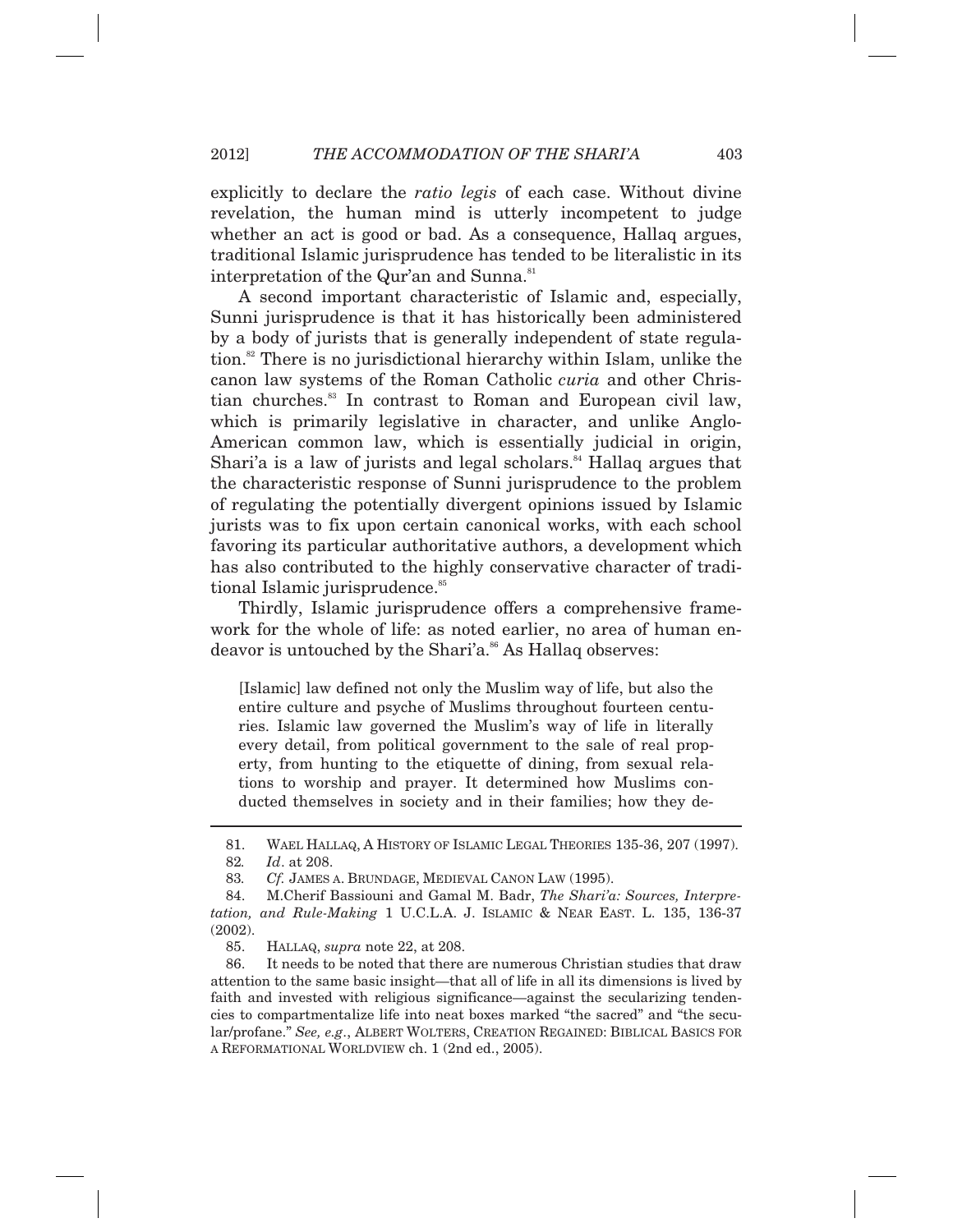signed and ordered their cities and towns; and, in short, how they viewed themselves and the world around them.<sup>87</sup>

As in the medieval and modern West, there is, fourthly, a strong insistence within traditional Islam on the rule of law. According to classical and medieval Islamic thought, all political authorities are bound by the law and responsible to administer it. Thus, although many Muslim jurists were customarily appointed to administrative and judicial positions, the body of law that they studied and expounded operated very largely outside of state influence and provided a kind of counter-balance to it.<sup>88</sup> Yet, there was not the same separation of life into different spheres governed by distinct jurisdictions that emerged in medieval Christendom;<sup>89</sup> the pluralism in the Islamic tradition lay in the variety of schools of interpretation and the multiplicity of states in which Shari'a was applied.

As Hallaq also points out, however, Western colonization of the Islamic world during the nineteenth and early twentieth centuries led to the creation of "sovereign" nation-states and the enactment of "positive" legal codes embodying "secular" legal values. These codes, on the model of nineteenth century legal positivism, displaced the Islamic jurists and their Shari'a. Hallaq argues that this does much to explain, not just the resurgence of fundamentalism with its emphasis on the reinstitution of Islamic law, but also why so many contemporary Islamic states are oppressive regimes: the institutional and social roots of the old Shari'a-based rule of law have been severed and not yet restored.<sup>90</sup>

In this context, as noted, reformist scholars within the Islamic tradition have in the last century or so sought through various techniques of Qur'anic interpretation and jurisprudential logic to carve out a middle way between Islamist literalism and secularist modernism. Without attempting to pronounce upon the cogency of these techniques or to predict how successful they are likely to be in the long term, it is of real significance that these projects are not simply juristic or philosophical, but are fundamentally theological in character. Reformists characteristically seek to identify the "spirit," as distinct from the "letter," of the law, thus avoiding

 <sup>87.</sup> Hallaq, *supra* note 78, at 1707.

 <sup>88</sup>*. Id*. at 1708-10. *See*, further, HALLAQ, *supra* note 22, at ch. 8.

 <sup>89</sup>*. See* Milbank, *supra* note 77, ch. 9.

 <sup>90.</sup> Hallaq, *supra* note 78, at 1711-15. *See also* Emon, *supra* note 22, at 339- 49.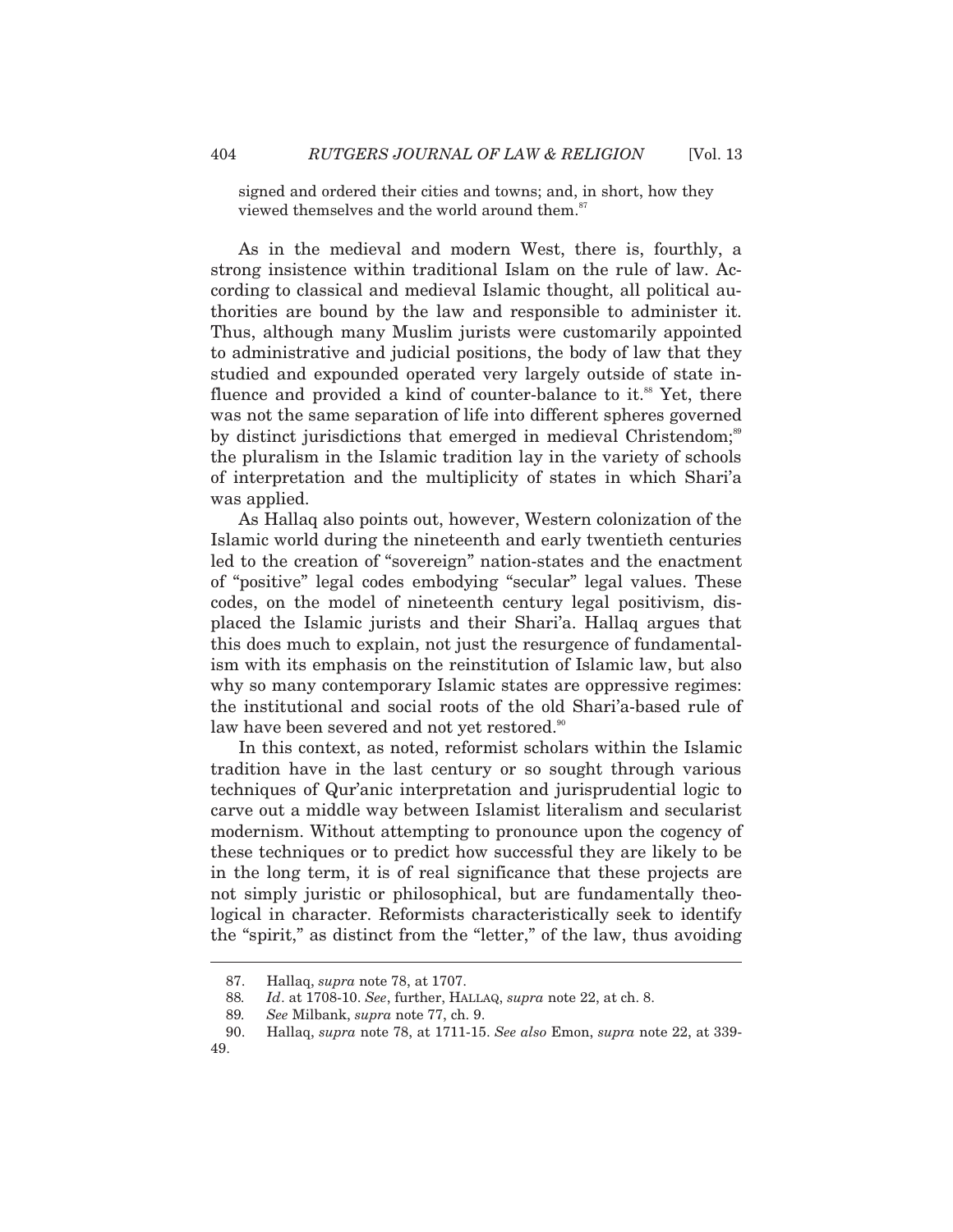the literalism of the traditional schools. But such reformism, as Hallaq points out, is premised upon a rejection of the fundamental principle of Ash'arite theology, in which it is asserted that human reason is independently incapable of distinguishing between right and wrong and of discerning the *ratio legis* of the Shari'a. On the contrary, the reformists tend to follow the lead of path-breakers such as Muhammad 'Abduh (d 1905), who maintained that there is an inherent harmony between the deliverances of sound reason and the dictates of divine revelation: if there appears to be a contradiction it is because one or the other has been misunderstood.<sup>91</sup> It is notable that this move is remarkably reminiscent of the synthesis of reason and revelation inaugurated in profoundly influential terms by St. Thomas Aquinas in thirteenth century Europe.<sup>92</sup>

Just as it is necessary for us to understand the theological motives of committed Muslims, it is important to understand the intellectual resources with which Western political thought approaches the question of religious accommodation. Here, as Larry Alexander has put it, Western liberalism confronts its "foreign policy problem;" by this he means its need to address the various comprehensive philosophies and ideologies of its citizens and residents, including those which are antagonistic to its most basic tenets.93 Like medieval Christianity or traditional Islam, contemporary Western democracies will defend themselves when their fundamental premises or major institutions are directly challenged.<sup>94</sup> As William Galston, observes: "A liberal democracy must have the capacity to articulate and defend its core principles, with coercive force if needed."95 Liberalism has, necessarily, an in-built antipathy to religions that oppose its teachings about truth, goodness, and meaning.<sup>96</sup>

 <sup>91.</sup> HALLAQ, *supra* note 81, at 212.

 <sup>92.</sup> Thomas Aquinas, SUMMA CONTRA GENTILES (1259–1265), Bk. I chs. 3, 7-8. *See also* Nicholas Aroney, *Subsidiarity, Federalism and the Best Constitution: Thomas Aquinas on City, Province and Empire*, 26 LAW & PHIL. 161, 168-9 (2007), and J. Budziszewski, *Natural Law, Democracy and Shari'a*, *in* SHARI'A IN THE WEST, *supra* note 2, ch. 11.

 <sup>93.</sup> Larry Alexander, *Liberalism, Religion and the Unity of Epistemology*, 30 SAN DIEGO L. REV. 763, 763-764 (1993).

 <sup>94.</sup> Vicente Medina, *Militant Intolerant People: A Challenge to John Rawls' Political Liberalism*, 58 POL. STUD. 556 (2010).

 <sup>95.</sup> William A. Galston, *Expressive Liberty, Moral Pluralism, Political Pluralism: Three Sources of Liberal Theory*, 40 WM. & MARY L. REV. 869, 904 (1999).

 <sup>96. &</sup>quot;A liberal society must be intolerant and nonneutral towards the forms of life that are inconsistent with or threatening to its liberal values of human soci-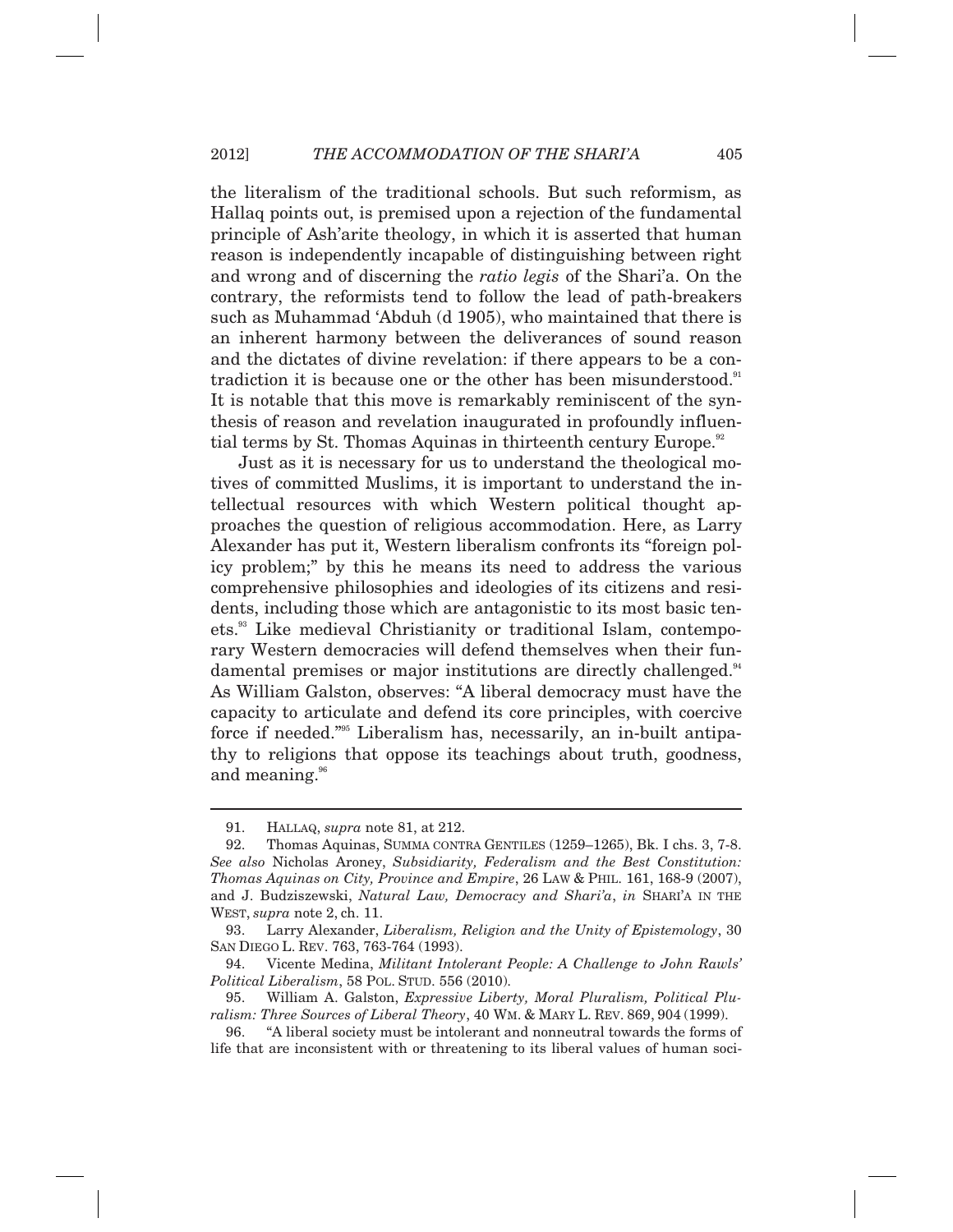A landmark case of direct relevance to this point is the unanimous decision of seventeen judges of the European Court of Human Rights in *Refah Partisi (No 2) v Turkey*. 97 Refah Partisi (the Welfare Party) was the largest political party in Turkey's Parliament, and in a coalition Government, when in January 1998 it was dissolved and its assets confiscated. The Constitutional Court of Turkey at first instance justified this action on the ground that the Party was a "centre of activities contrary to the principle of secularism." This decision was in turn upheld by four votes to three in the Third Section of the Chamber of the European Court of Human Rights at Strasbourg on July 31, 2001, and reaffirmed unanimously by the Grand Chamber of that Court on February 13, 2003. The Strasbourg Courts' grounds for upholding such drastic action were that the Refah Party had been shown to advocate and intend the introduction of Shari'a, either for everyone or as part of a plural system of laws for citizens of different faiths. Moreover, its leaders' statements about *jihad* did not clearly rule out resort to force to achieve its aims. Significantly, the Court observed that even in the absence of threats of force, both Shari'a and plural religiously-based legal systems were *in themselves* inherently incompatible with the European Convention on Human Rights and the conceptions of democracy and the rule of law that it enshrines. The following key passage of the lower court was adopted by the Grand Chamber:

[T]he Court considers that Shari'a, which faithfully reflects the dogmas and divine rules laid down by religion, is stable and invariable. Principles such as pluralism in the political sphere or the constant evolution of public freedoms have no place in it . . . . It is difficult to declare one's respect for democracy and human rights while at the same time supporting a regime based on Shari'a, *which clearly diverges from Convention values*, particularly with regard to its criminal law and criminal procedure, its rules on the legal status of women and the way it intervenes in all spheres of private and public life in accordance with religious precepts . . . . In the Court's view, a political party whose actions seem to be aimed at introducing Shari'a in a State . . . *can hardly* 

ety and the values necessary for its preservation:" Polycarp Ikuenobe, *Diverse Religious Practices and the Limits of Liberal Tolerance, in* DEMOCRACY AND RELIGION: FREE EXERCISE AND DIVERSE VISIONS 309, 316 (David Odell-Scott ed., 2004) (original italics omitted).

 <sup>97.</sup> Refah Partisi (No 2) v. Turkey, 37 Eur. Hum. Rts. Rep. 1. (2003).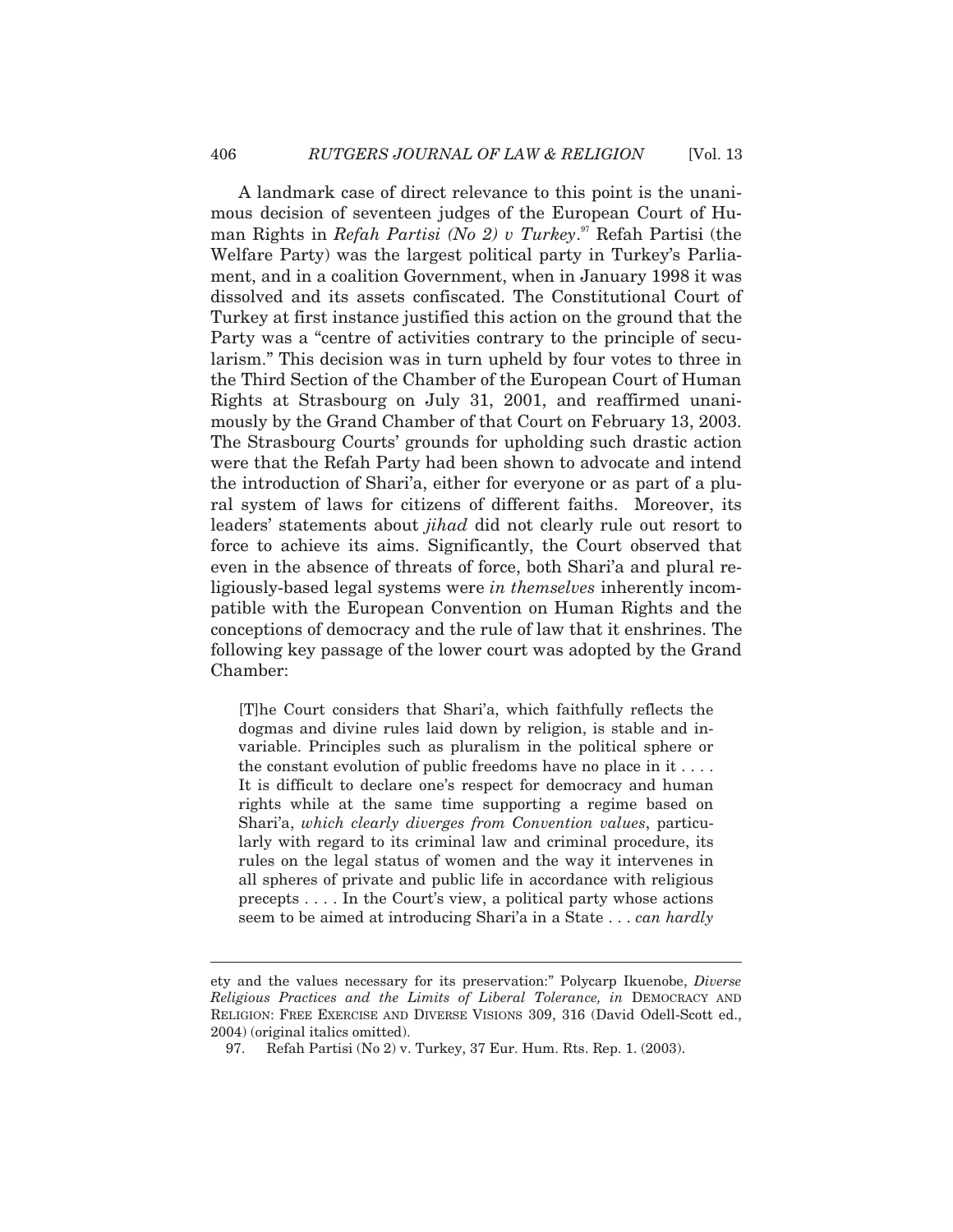*be regarded as* an association *complying with the democratic ideal that underlies the whole of the Convention*. 98

The Court here invoked what has been described as the principle of "militant democracy."99 This was explained in the Court's summary of the Turkish Government's case against Refah Partisi:

The Government asserted that, when confronted with the risk which political Islam represented for a democratic regime based on human rights, that regime was entitled to take measures to protect itself from the danger. "Militant democracy," in other words *a democratic system which defended itself against all political movements which sought to destroy it*, had been born as a result of the experience of Germany and Italy between the wars with fascism and national-socialism, two movements which had come to power after more or less free elections. In the Government's submission, militant democracy required political parties, its indispensable protagonists, to show loyalty to democratic principles, and accordingly to the principle of secularism. $100$ 

A more forceful response by the European Court of Human Rights to the advocacy of Shari'a by a European political party can be hardly imagined. The Court's response is comparable to those who are skeptical, if not openly antagonistic, to the recognition of Shari'a in any form. For them, state acknowledgment and adoption of Shari'a is a dangerous folly, even if allowed only in limited form and even if democratically adopted. Over time, they contend, the familiar slippery slope will operate: the ambit of Shari'a law will incrementally expand as the inexorable outworking of its comprehensive scope and the theonomic logic on which it is based. The altered demographics, and consequently greater political clout of the swelling Muslim communities of Europe, convince these commentators that this is one slippery slope that will actually materialise.<sup>101</sup>

There are others, however, working also within the framework of liberal democratic politics, who support the recognition of  $\overline{a}$ 

 <sup>98</sup>*. Id*. at 123 (emphasis added).

 <sup>99.</sup> For an illuminating critique of the concept, see Patrick Macklem, *Militant Democracy, Legal Pluralism, and the Paradox of Self-Determination*, 4 INT'L J. CONST. L. 488 (2006).

 <sup>100.</sup> Refah Partisi (No 1) v Turkey (2002), 35 Eur. Hum. Rts. Rep. 3 at 62 (part 3) (emphasis added).

 <sup>101</sup>*. E.g.*, MOORTHY MUTHUSWAMY, DEFEATING POLITICAL ISLAM: THE NEW COLD WAR (2009).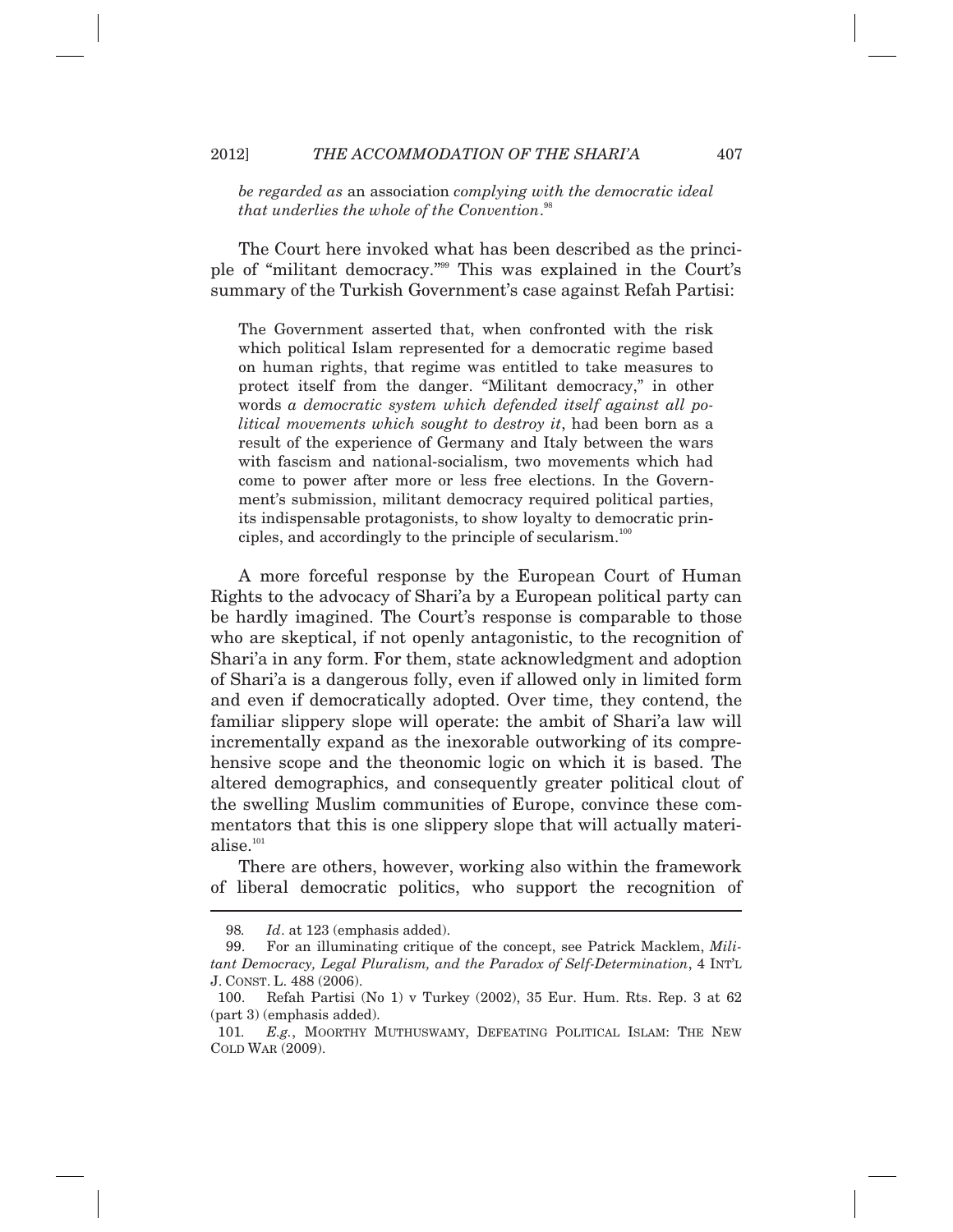Shari'a, at least to some extent. In its strongest variant, this accommodation takes the form of a fully-fledged parallel system of justice operating alongside existing state law, to which Muslims and persons born into Muslim families would automatically be subject. More qualified accommodations (such as that advocated by Archbishop Rowan Williams) involve certain "safeguards" to the enforcement of Shari'a, including restrictions on its jurisdiction, maintenance of its entirely voluntary nature, and subordination of religious rules and judgments to human rights norms. Thus, for example, some in the West suggest that Shari'a should govern certain areas of law only—most commonly only civil law and family matters—and not criminal law.102 In addition, some insist that Shari'a must not be imposed upon persons, especially upon the vulnerable or oppressed: hence the rights of Islamic women to opt out of Islamic adjudication and appeal to the secular courts must be maintained. Relatedly, there are those who argue that the operation of Shari'a must be subject to antidiscrimination principles. On this view, historically hard-won protections of women's rights—to equal treatment, for instance—cannot be jettisoned simply because we want to accord religious law limited auton- $\mathrm{omy.}^{^{103}}$ 

Lying behind these specific policy responses to Shari'a are different attitudes to the state's treatment of minorities and their religious and cultural needs. Within the framework of Western liberal-democratic political thought, the various views can be spread along a continuum. $104$ 

At one end is assimilation. In its pure form, assimilation allows no exceptions at all for minorities. The law is the law and, as the saying goes, "when in Rome, one must do as the Romans do." On this view, migrants and their offspring, as well as indigenous peoples, are to blend into the dominant culture. When believers of a particular religion find themselves in conflict with the general law, then it is *them,* and not the state, which must yield. And if they will not do so, believers will have to face the consequences—fines, arrest, imprisonment, de-registration, and so on. Assimilation in

 <sup>102</sup>*. Compare* John Witte, Jr., *The Future of Muslim Family Law in Western Democracies*, *in* SHARI'A IN THE WEST, *supra* note 2, ch. 16.

 <sup>103</sup>*. See, e.g.*, Shachar, *supra* note 74, ch. 8.

 <sup>104</sup>*. See* REX AHDAR AND IAN LEIGH, RELIGIOUS FREEDOM IN THE LIBERAL STATE ch. 3 (2005); *see also* W. Cole Durham, Jr., *Perspectives on Religious Liberty: A Comparative Framework*, *in* RELIGIOUS HUMAN RIGHTS IN GLOBAL PERSPECTIVE: LEGAL PERSPECTIVES (John Witte, Jr. & Johan van der Vyver, eds., 1996).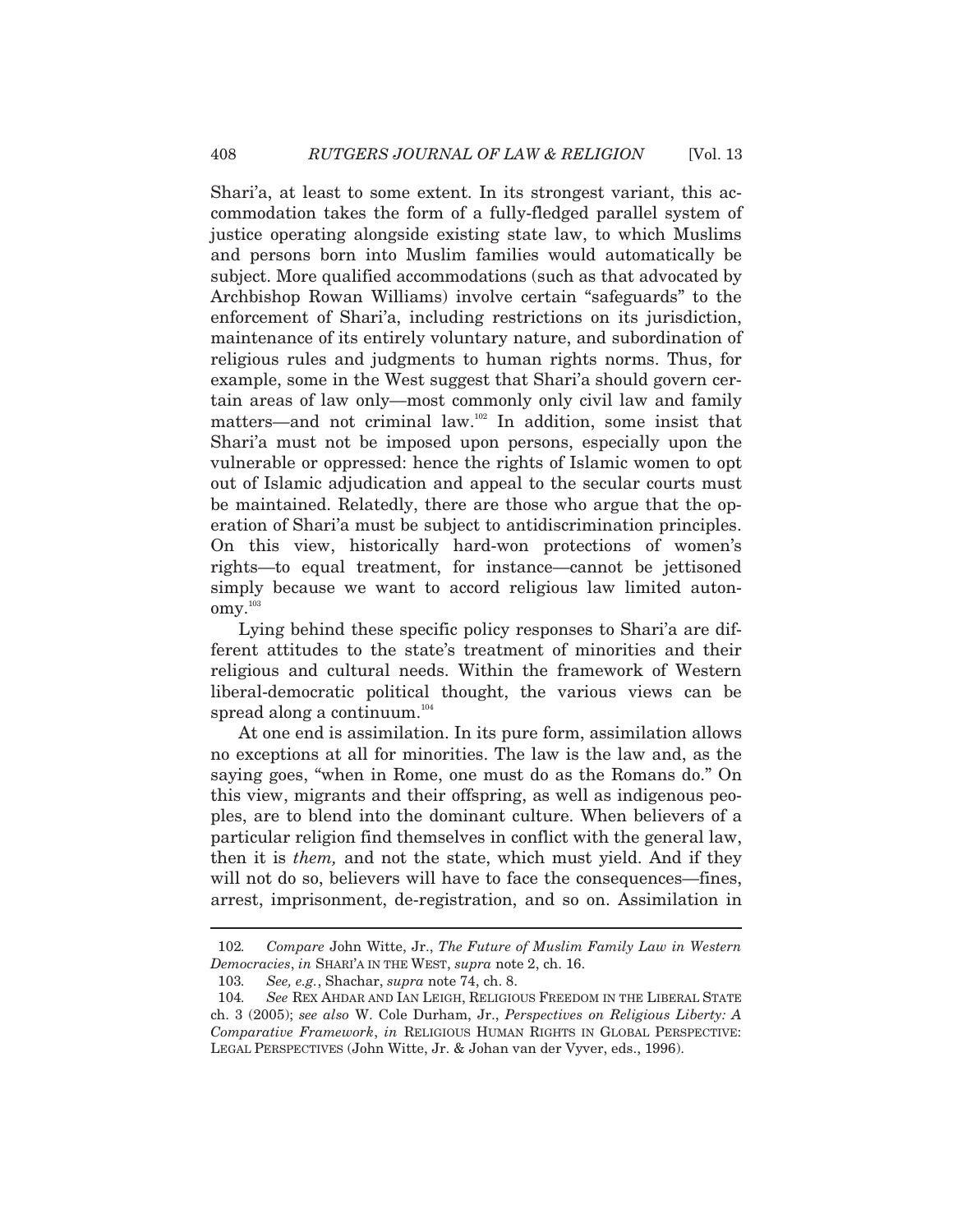its strict and undiluted form has probably never been practiced, and its influence certainly waned over the second half of the twentieth century. Even under official assimilationist policies, states have usually been prepared to grant at least the occasional ad hoc exception where these sorts of concessions do not cost the state too much—in terms of both loss of face and derogation from significant societal objects that would otherwise be met by the law.

This leads us to the accommodation model. In the West, the longstanding policy of assimilation has been replaced by multiculturalism as the preferred governmental stance toward minorities and migrants. Self-consciously multicultural societies seek to make *due* allowance for difference. A liberal and tolerant state on this view recognizes religious pluralism and the genuine call of conscience by making *reasonable* accommodation of cultural and religious minorities, *within* the framework of a comprehensive system of law. But note the italicized words. It is not accommodation at all costs, but only an allowance that is "due" and "reasonable." And in the modern West, what is reasonable is for the powers-that-be to determine—given all the usual exigencies and countervailing concerns such as public health, safety, order and the rights of others. Further, accommodation is on this view located firmly "within" the existing legal framework of constitutional norms. Accommodation is seen as a gracious *concession* conferred by the framers of the single overarching law for all citizens and decidedly not the acknowledgment of a rival legal order to which some citizens, by virtue of their faith, can avail themselves.

Nevertheless, accommodation is "an elastic term." As Jeremy Waldron has clarified, $105$  it may take two broad forms: (a) exemptions from the general law and (b) enforcement of transactions governed by religious norms. Exemptions from the law of the land are familiar and usually uncontroversial—Sikh motorcycle riders are permitted not to wear crash helmets and devout doctors may be excused from having to perform abortions.<sup>106</sup> Sometimes the exemptions are more contentious, however—one thinks here of the sacramental use of narcotics such as marijuana for Rastafarians or peyote for native American Indians tribes.<sup>107</sup>

 <sup>105.</sup> Jeremy Waldron, *Questions about the Reasonable Accommodation of Minorities*, *in* SHARI'A IN THE WEST, *supra* note 2, ch. 7.

 <sup>106</sup>*. See* AHDAR & LEIGH, *supra* note 104, at ch. 6.

 <sup>107</sup>*. See* KENT GREENAWALT, RELIGION AND THE CONSTITUTION, VOL. 1: FREE EXERCISE AND FAIRNESS ch. 5 (2006).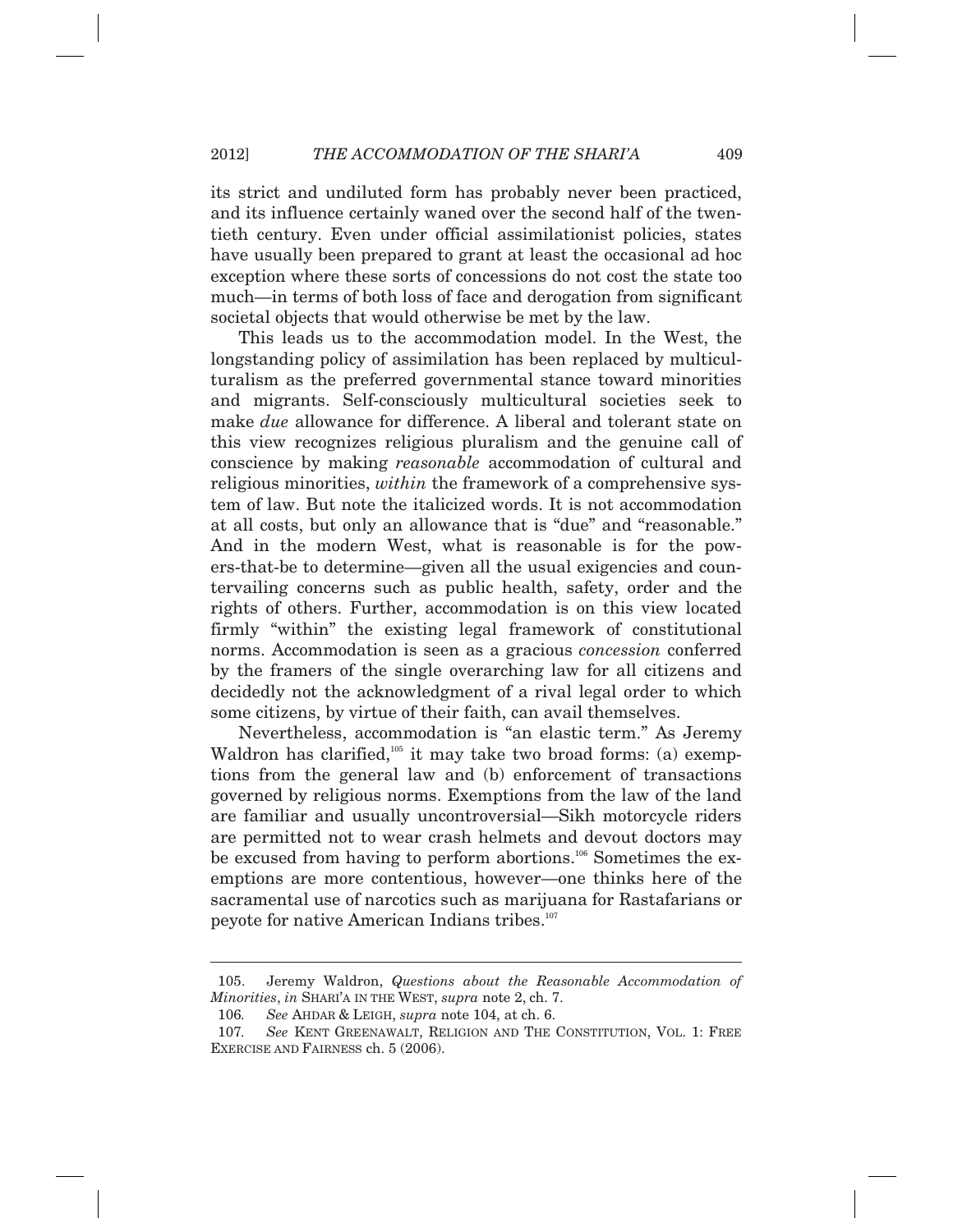What the Archbishop of Canterbury meant in his lecture when he referred to "supplementary jurisdictions"108 was the recognition and enforcement of transactions by religious tribunals according to religious norms, the second form of accommodation identified by Waldron. In simple terms, the Archbishop envisioned tribunals with limited powers being able to resolve certain kinds of disputes according their own religious law, and the state co-operating by enforcing those judgments. However, the existing UK arbitration law, the Arbitration Act 1996, already embraces religious tribunals within its framework—a context which implies that the Archbishop's proposal was either positively "otiose"<sup>109</sup> or, as we rather think, directed to something significantly more than merely affirming the rights of individual believers to agree to submit their disputes to the arbitration of religious courts. Indeed, Dr. Williams referred explicitly to "something like a delegation of certain legal functions to the religious courts of a community, $\frac{m_{10}}{m}$  suggesting a kind of *permanent* recognition of a *standing system* of religious courts having a form of *presumptive jurisdiction* over all persons identified with that religion. However, the Archbishop at the same time would have this subject to the condition that any religious court process must have built-in safeguards, such as the right of appeal to the regular civil courts, and be subject to continual monitoring by the state in order to ensure that the rights and liberties of vulnerable individuals are protected.111 The recently-introduced United Kingdom measure, the Arbitration and Mediation Services (Equality) Bill 2011, represents an attempt to address these kinds of concerns.112 All criminal and family disputes are precluded from the jurisdiction of all arbitration tribunals in England and Wales and the Bill creates an offense (carrying a maximum five-year jail sentence) for anyone falsely claiming or implying that Shari'a courts or councils have jurisdiction over family or criminal matters. Furthermore, any discrimination against women is banned

 <sup>108</sup>*. See* Williams, *supra* note 2, Appendix I at [10]-[11], [13]-[14], [20].

Adam Tucker, *The Archbishop's unsatisfactory legal pluralism*, PUB. L. 463, 466 (2008).

 <sup>110.</sup> Williams, *supra* note 2, Appendix I at [8].

 <sup>111</sup>*. Id*. at [10]-[11], [14], [16], [19], [29].

 <sup>112.</sup> The Private Member's Bill was introduced in the House of Lords on 8 June 2011 by Baroness Cox. *See* Karen McVeigh and Amelia Hill, *Bill limiting sharia law is motivated by 'concern for Muslim women*,' THE GUARDIAN, June 8, 2011.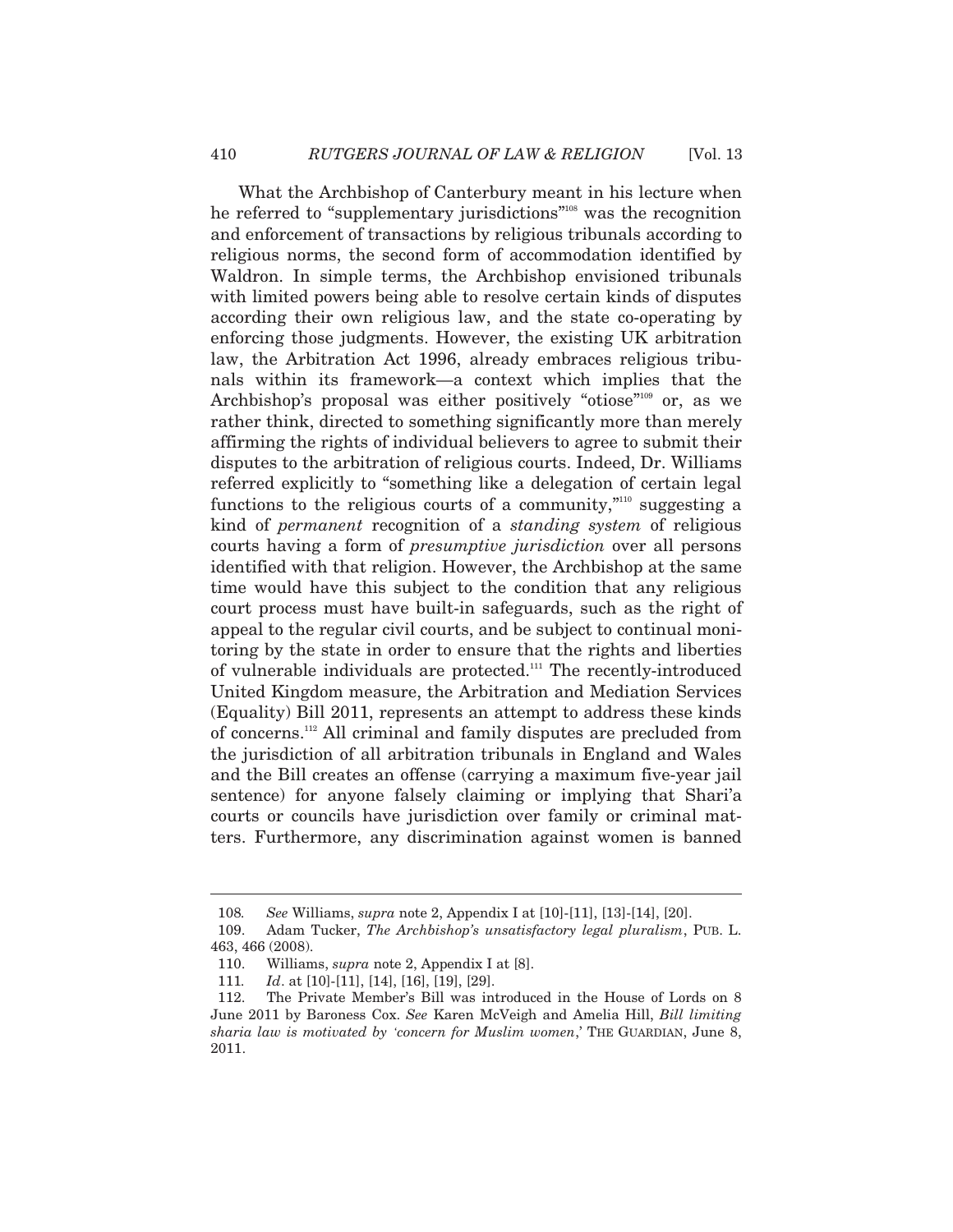and it would be unlawful for a Muslim Arbitration Tribunal to treat a woman's testimony as worth half that of a man's.

Arbitration regimes do not amount to a comprehensive regime of devolution and autonomy, or what the Archbishop referred to (and expressly refused to support) as "parallel" jurisdictions.<sup>113</sup> However, they could, over time, develop into something very close to this. Notably, Dr. Williams understood the recognition of religious tribunals to be properly understood as a matter of "communal rights" and "public" legitimacy, and he rejected the idea that the state be conceived as a "sovereign order," which confers upon other subordinate orders the merely positive right to exist. $114$ Rather, he suggested that the ultimate ground of such accommodation ought to be a commitment to "human dignity as such"—no matter how any particular community might understand itself and  $its$  rights. $^{115}$ 

However, as Jean-François Gaudreault-Desbiens has argued, conceiving the question of the accommodation of Shari'a courts in this way runs the serious risk of oversimplification and a failure to grapple with the much stronger claims that may be made by Shari'a courts, involving a kind of autonomous self-government, or what he characterises as a form of "personal federalism."<sup>116</sup> Autonomy of this kind is what Professor Budziszewski distinguishes as a third level of accommodation.<sup>117</sup> Under this stronger model, religious courts are in no sense subordinate or subject to review by the ordinary civil courts.<sup>118</sup> Under such a regime, a wider range of possibilities emerges, which could include the imposition of punishments for violations of distinctly religious norms and rules (fines, corporal punishment, and even capital punishment for blasphemy, apostasy and adultery, or punishments that are even more severe than those issued by the general law as a response to the perpetration of certain crimes—amputation for theft, for instance).

 <sup>113.</sup> Williams, *supra* note 2, at 28.

 <sup>114</sup>*. Id*. at [8], [12], [15].

 <sup>115</sup>*. Id*. at [17].

 <sup>116.</sup> Jean-Francios Gaudreault-Desbiens, *Religious Courts' Recognition Claims: Two Qualitatively Distinct Narratives* and *Religious Courts, Personal Federalism,* and *Legal Transplants*, *in* SHARI'A IN THE WEST, *supra* note 2, ch. 4 & 10.

 <sup>117.</sup> Budziszewski, *supra* note 92, ch. 11.

 <sup>118.</sup> One version of parallel jurisdictions is the Malaysian model. For trenchant criticism see Joshua Neoh, *Islamic State and the Common Law in Malaysia: A Case Study of Lina Joy,* 8 GLOBAL JURIST (2008).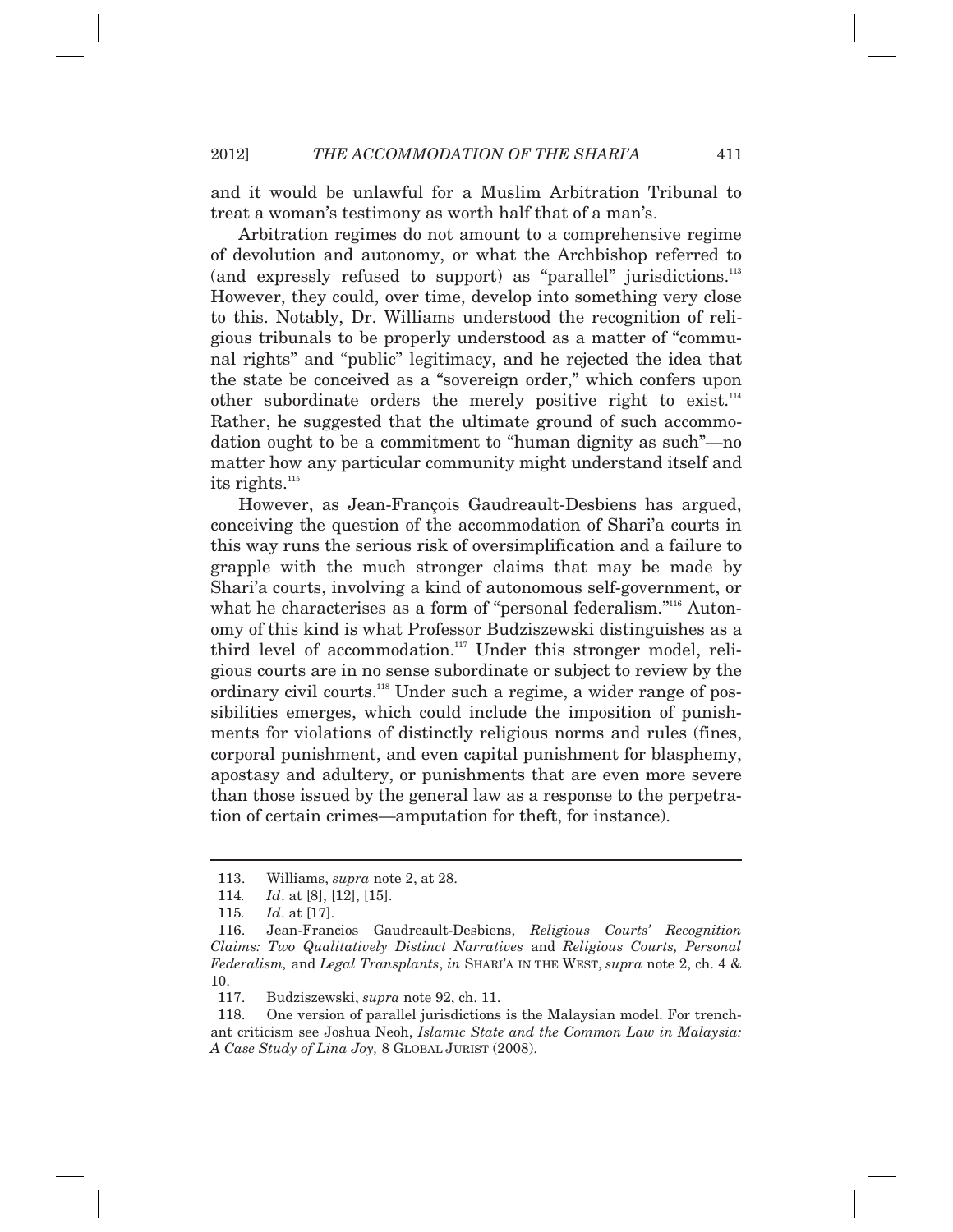### V. CONCLUSIONS

The possible accommodation of Islamic Shari'a within Western legal systems is a highly complex issue, raising profoundly difficult questions about Shari'a, about the West, and about the many different things that the accommodation of Islamic law could mean. Shari'a is not a monolithic system of law, the content and application of which is generally agreed. Rather, there are several schools of Shari'a, many different cultural and national expressions of Islamic faith and practice, and there is no widely accepted jurisdictional hierarchy of Islamic courts, on either a global, regional or national scale. Accommodating Shari'a in the West would, therefore, require choices to be made among a plurality of legal sources and juristic opinions.

Similarly, the stance of the West is not uniform. Different Western countries have different official stances, and prevailing attitudes to the accommodation of minority beliefs, and practices differ from country to country. Moreover, the Western legal tradition is itself heir to a long succession of philosophical and religious ideas, each of which imply subtly different approaches to matters of religious and cultural diversity. Accordingly, the accommodation of Shari'a within the legal systems of West could entail vastly different things, ranging from a system of parallel courts exercising exclusive civil and criminal jurisdiction over an entire Muslim community to an completely voluntary system of personal arbitration based solely upon the agreement of individual parties to submit their particular disputes to Islamic adjudication on a case-bycase basis.

Calls for the accommodation of Shari'a, thus, present Western policy makers with issues that are not only highly controversial, but also exceedingly complex, for they involve an imposing set of profound and difficult questions simultaneously straddling law, politics, statecraft, history, culture, philosophy and religion. The Western response so far has been to receive significantly large numbers of Muslim migrants from Africa, the Middle East and South Asia, and to accord them a very large measure of freedom to exercise their religious faith and to order their lives according to the values and laws of their religion. This includes a capacity to resolve internal disputes according to each Muslim community's understanding of the Shari'a. In many Western countries, Muslims can even seek to have Shari'a judgments given the force of secular law under civil arbitration statutes of various kinds. However, submission to the judgment of Shari'a tribunals has generally been